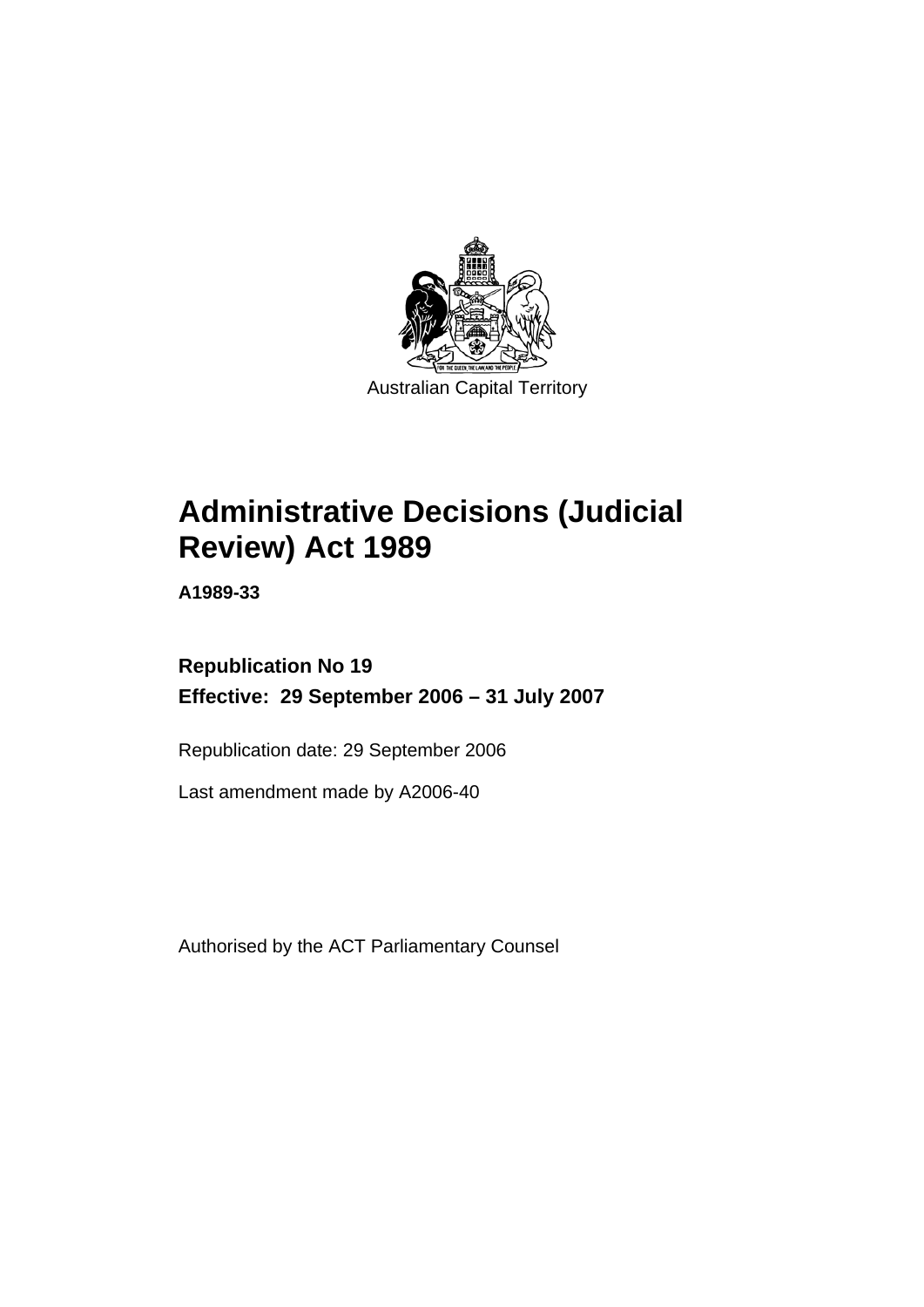## **About this republication**

#### **The republished law**

This is a republication of the *Administrative Decisions (Judicial Review) Act 1989* (including any amendment made under the *Legislation Act 2001*, part 11.3 (Editorial changes)) as in force on 29 September 2006*.* It also includes any amendment, repeal or expiry affecting the republished law to 29 September 2006.

The legislation history and amendment history of the republished law are set out in endnotes 3 and 4.

#### **Kinds of republications**

The Parliamentary Counsel's Office prepares 2 kinds of republications of ACT laws (see the ACT legislation register at www.legislation.act.gov.au):

- authorised republications to which the *Legislation Act 2001* applies
- unauthorised republications.

The status of this republication appears on the bottom of each page.

#### **Editorial changes**

The *Legislation Act 2001*, part 11.3 authorises the Parliamentary Counsel to make editorial amendments and other changes of a formal nature when preparing a law for republication. Editorial changes do not change the effect of the law, but have effect as if they had been made by an Act commencing on the republication date (see *Legislation Act 2001*, s 115 and s 117). The changes are made if the Parliamentary Counsel considers they are desirable to bring the law into line, or more closely into line, with current legislative drafting practice.

This republication does not include amendments made under part 11.3 (see endnote 1).

#### **Uncommenced provisions and amendments**

If a provision of the republished law has not commenced or is affected by an uncommenced amendment, the symbol  $\mathbf{U}$  appears immediately before the provision heading. The text of the uncommenced provision or amendment appears only in the last endnote.

#### **Modifications**

If a provision of the republished law is affected by a current modification, the symbol  $\mathbf{M}$ appears immediately before the provision heading. The text of the modifying provision appears in the endnotes. For the legal status of modifications, see *Legislation Act 2001*, section 95.

#### **Penalties**

The value of a penalty unit for an offence against this republished law at the republication date is—

- (a) if the person charged is an individual—\$100; or
- (b) if the person charged is a corporation—\$500.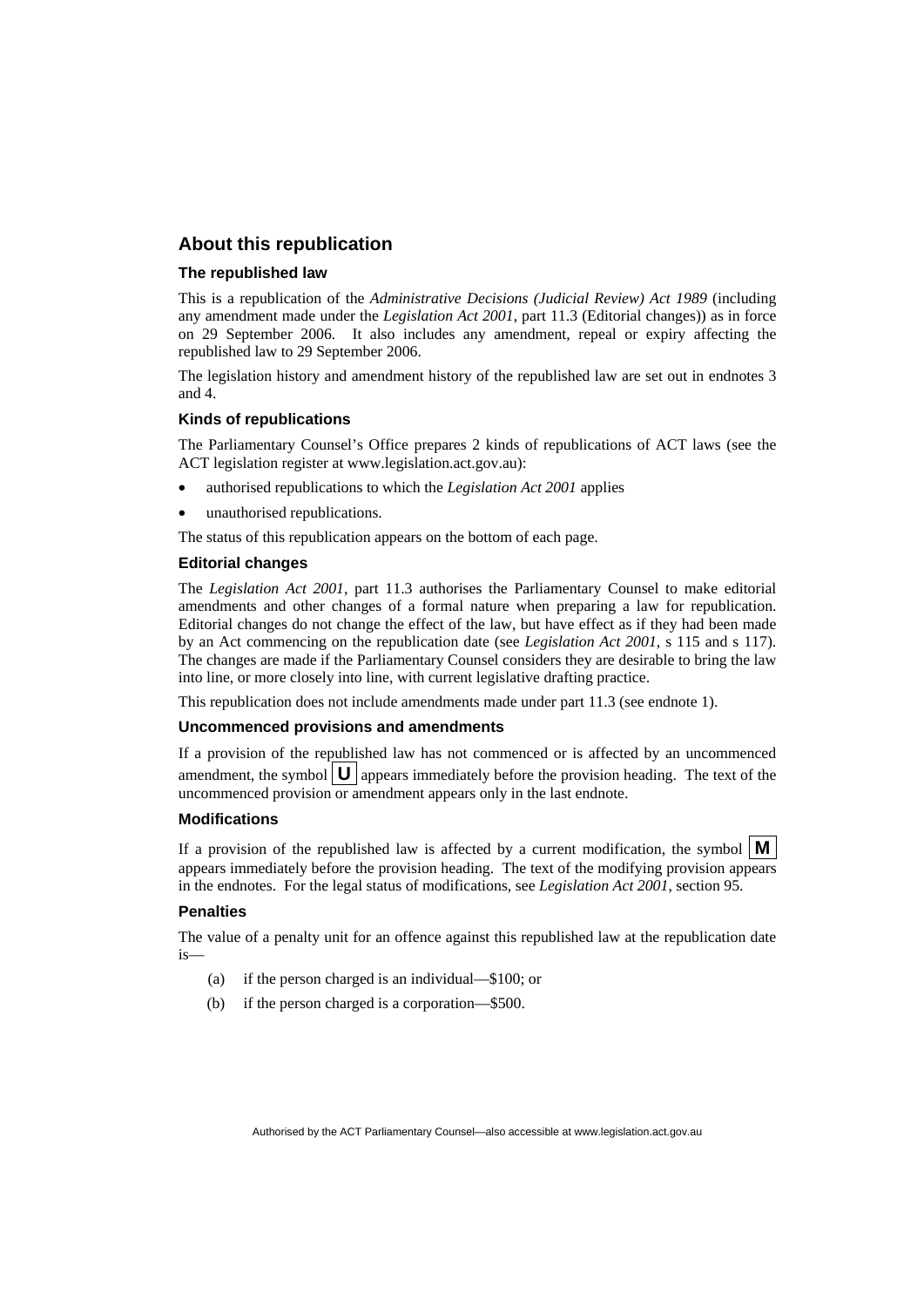

## **Administrative Decisions (Judicial Review) Act 1989**

## **Contents**

29/09/06

|                 |                                                                     | Page       |
|-----------------|---------------------------------------------------------------------|------------|
| 1               | Name of Act                                                         | 2          |
| 2               | Dictionary                                                          | 2          |
| 3               | <b>Notes</b>                                                        | 2          |
| 3A              | Meaning of <i>making</i> and <i>failure to make</i> a decision      | 2          |
| 3B              | Meaning of person aggrieved                                         | 3          |
| ЗC              | Meaning of <i>conduct engaged in</i> for purpose of making decision | 4          |
| 4               | Act to operate despite anything in existing laws                    | 4          |
| 5               | Applications for review of decisions                                | 4          |
| 6               | Applications for review of conduct related to making of decisions   | 6          |
| 7               | Applications for failures to make decisions                         | 8          |
| 8               | Effect of Act on other rights                                       | 9          |
| 9               | Applications for order of review must set out grounds               | 10         |
| 10              | Period in which application for order of review must be made        | 10         |
| R <sub>19</sub> | Administrative Decisions (Judicial Review) Act 1989                 | contents 1 |

Authorised by the ACT Parliamentary Counsel—also accessible at www.legislation.act.gov.au

Effective: 29/09/06-31/07/07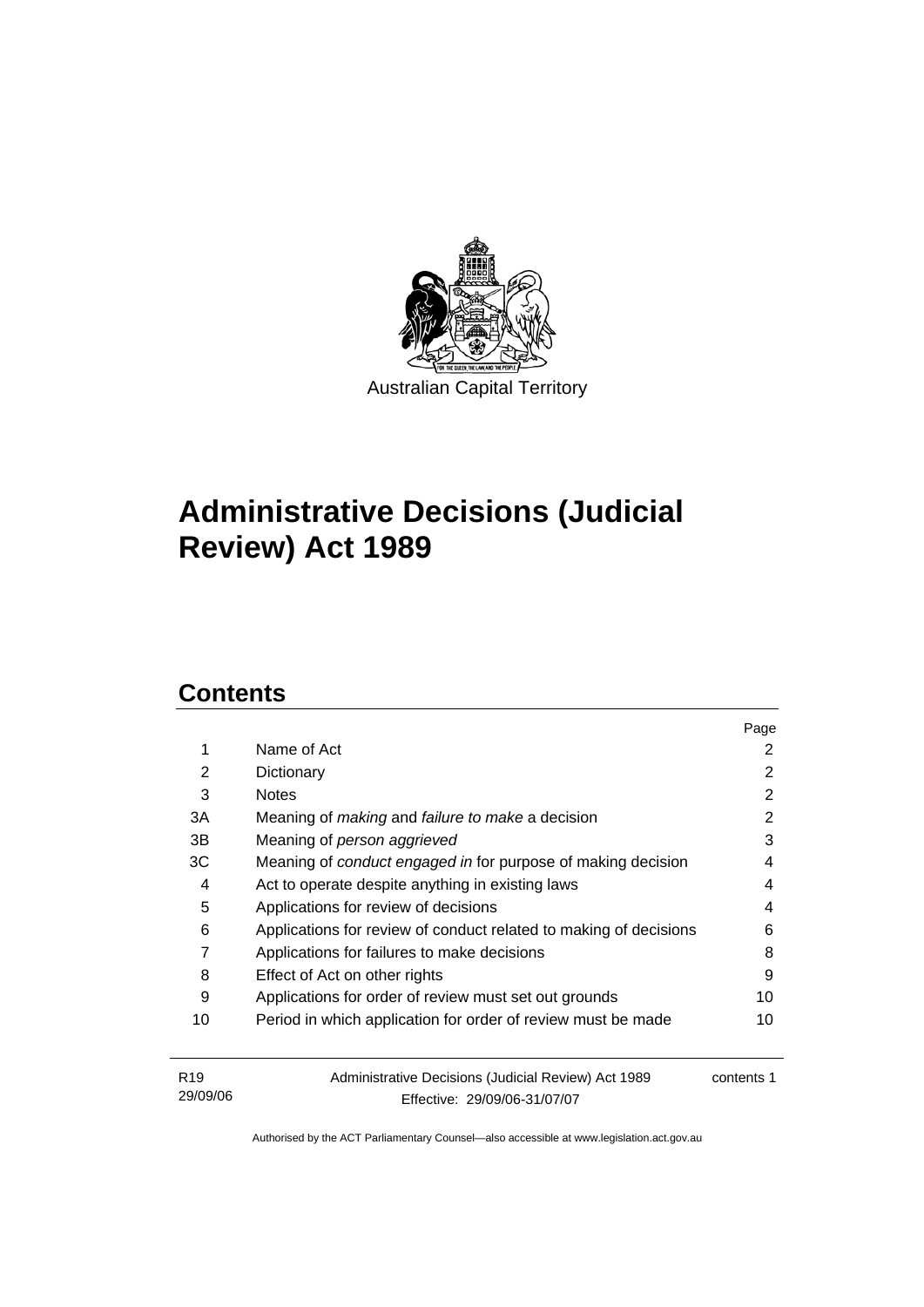## Contents

|                   |                                                                         | Page |  |
|-------------------|-------------------------------------------------------------------------|------|--|
| 11                | Application for order of review not limited to grounds in application   | 12   |  |
| 12                | Application to be made a party to a proceeding                          | 13   |  |
| 13                | Reasons for decision may be obtained                                    | 13   |  |
| 14                | Certain information not required to be disclosed                        | 15   |  |
| 15                | Ministerial certificate about disclosure of information                 | 17   |  |
| 16                | Stay of proceedings                                                     | 18   |  |
| 17                | Powers of Supreme Court in relation to applications for order of review | 18   |  |
| 18                | Change in person holding, or performing the duties of, an office<br>20  |      |  |
| 19                | Intervention by Minister                                                |      |  |
| 20                | Act not to apply to certain decisions                                   |      |  |
| 21                | Regulation-making power                                                 | 21   |  |
| <b>Schedule 1</b> | Decisions to which this Act does not apply                              | 22   |  |
| <b>Schedule 2</b> | Decisions to which s 13 does not apply                                  | 26   |  |

| Administration of criminal justice<br>2.1                               |    |
|-------------------------------------------------------------------------|----|
| Civil proceedings<br>2.2                                                | 26 |
| Decisions relating to territory finance<br>2.3                          | 27 |
| Decisions relating to administration of the public service<br>2.4       | 27 |
| Certain other appointment decisions<br>2.5                              | 28 |
| Certain decisions under the Crimes (Sentence Administration) Act<br>2.6 | 28 |

## **Dictionary** 30

| <b>Endnotes</b> |                        |    |
|-----------------|------------------------|----|
|                 | About the endnotes     | 32 |
| 2               | Abbreviation key       | 32 |
| 3               | Legislation history    | 33 |
| 4               | Amendment history      | 37 |
| 5               | Earlier republications | 40 |

| contents 2 | Administrative Decisions (Judicial Review) Act 1989 | R <sub>19</sub> |
|------------|-----------------------------------------------------|-----------------|
|            | Effective: 29/09/06-31/07/07                        | 29/09/06        |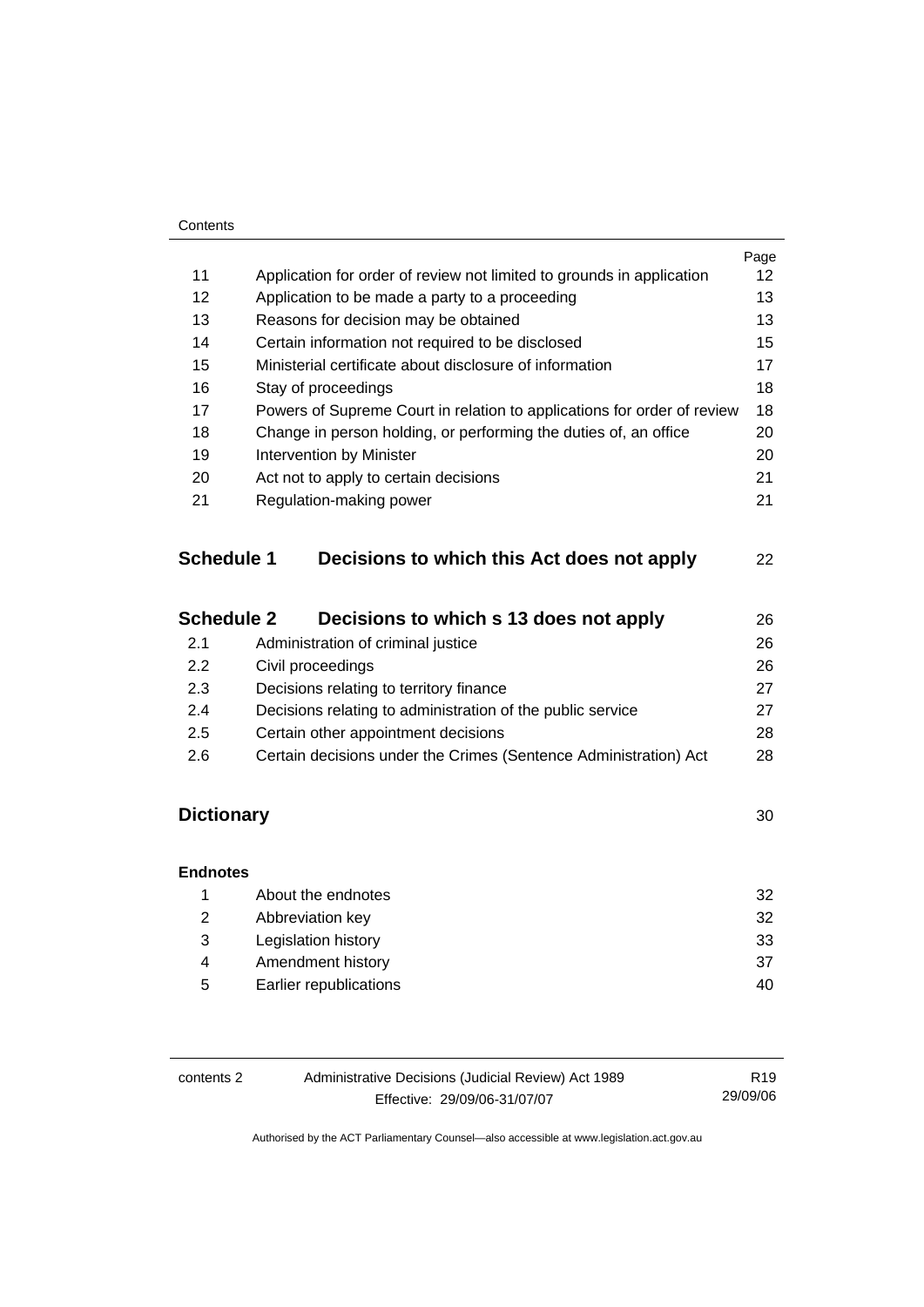

## **Administrative Decisions (Judicial Review) Act 1989**

An Act relating to the review on questions of law of certain administrative decisions

R19 29/09/06

l

Administrative Decisions (Judicial Review) Act 1989 Effective: 29/09/06-31/07/07

page 1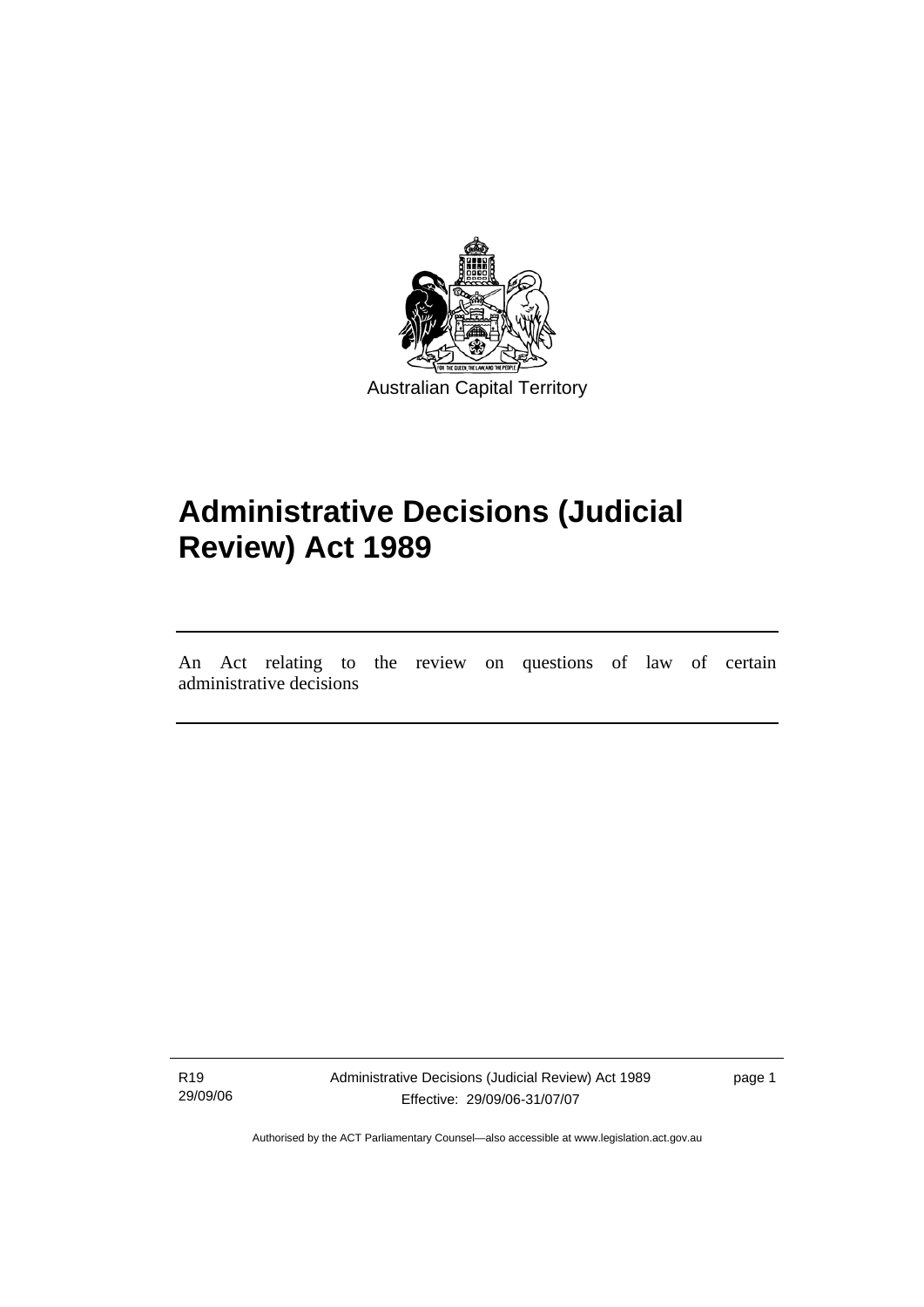## **1 Name of Act**

This Act is the *Administrative Decisions (Judicial Review) Act 1989*.

## **2 Dictionary**

The dictionary at the end of this Act is part of this Act.

*Note 1* The dictionary at the end of this Act defines certain terms used in this Act, and includes references (*signpost definitions*) to other terms defined elsewhere.

> For example, the signpost definition '*person aggrieved*—see section 3B.' means that the term 'person aggrieved' is defined that section.

*Note 2* A definition in the dictionary (including a signpost definition) applies to the entire Act unless the definition, or another provision of the Act, provides otherwise or the contrary intention otherwise appears (see Legislation Act,  $s$  155 and  $s$  156 (1)).

## **3 Notes**

A note included in this Act is explanatory and is not part of this Act.

*Note* See the Legislation Act, s 127 (1), (4) and (5) for the legal status of notes.

## **3A Meaning of** *making* **and** *failure to make* **a decision**

- (1) For this Act, a reference to the *making* of a decision includes a reference to—
	- (a) making, suspending, revoking or refusing to make an order, award or determination; or
	- (b) giving, suspending, revoking or refusing to give a certificate, direction, approval, consent or permission; or
	- (c) issuing, suspending, revoking or refusing to issue a licence, authority or other instrument; or

| page 2 | Administrative Decisions (Judicial Review) Act 1989 | R19      |
|--------|-----------------------------------------------------|----------|
|        | Effective: 29/09/06-31/07/07                        | 29/09/06 |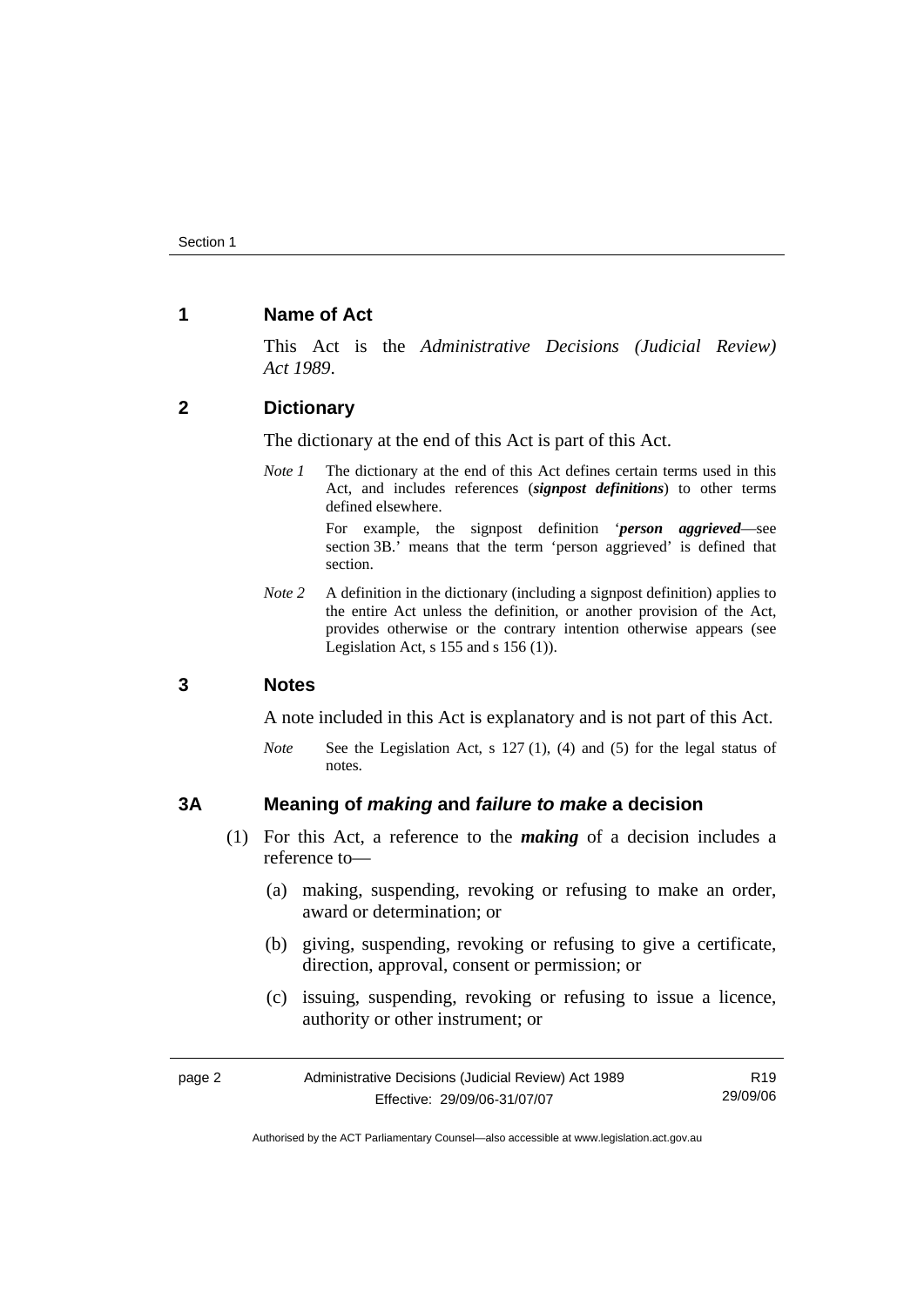- (d) imposing a condition or restriction; or
- (e) making a declaration, demand or requirement; or
- (f) keeping, or refusing to give up, an article; or
- (g) doing or refusing to do anything else;
- (2) If provision is made by an enactment for the making of a report or recommendation before a decision is made, the making of the report or recommendation is itself taken, for this Act, to be the *making* of a decision.
- (3) A reference to a *failure to make* a decision includes a reference to a failure to make—
	- (a) a decision mentioned in subsection  $(1)$  (a) to  $(g)$ ; or
	- (b) a report or recommendation mentioned in subsection (2).

*Note Fail* is defined in the Legislation Act, dict, pt 1, to include refuse.

## **3B Meaning of** *person aggrieved*

- (1) For this Act, a reference to a *person aggrieved* by a decision includes a reference to—
	- (a) a person whose interests are adversely affected by the decision; and
	- (b) for a decision by way of the making of a report or recommendation—a person whose interests would be adversely affected if a decision were, or were not, made in accordance with the report or recommendation.
- (2) For this Act, a reference to a *person aggrieved* by conduct that has been, is being, or is proposed to be engaged in for the purpose of making a decision, includes a reference to a person whose interests are, or would be, adversely affected by the conduct.

page 3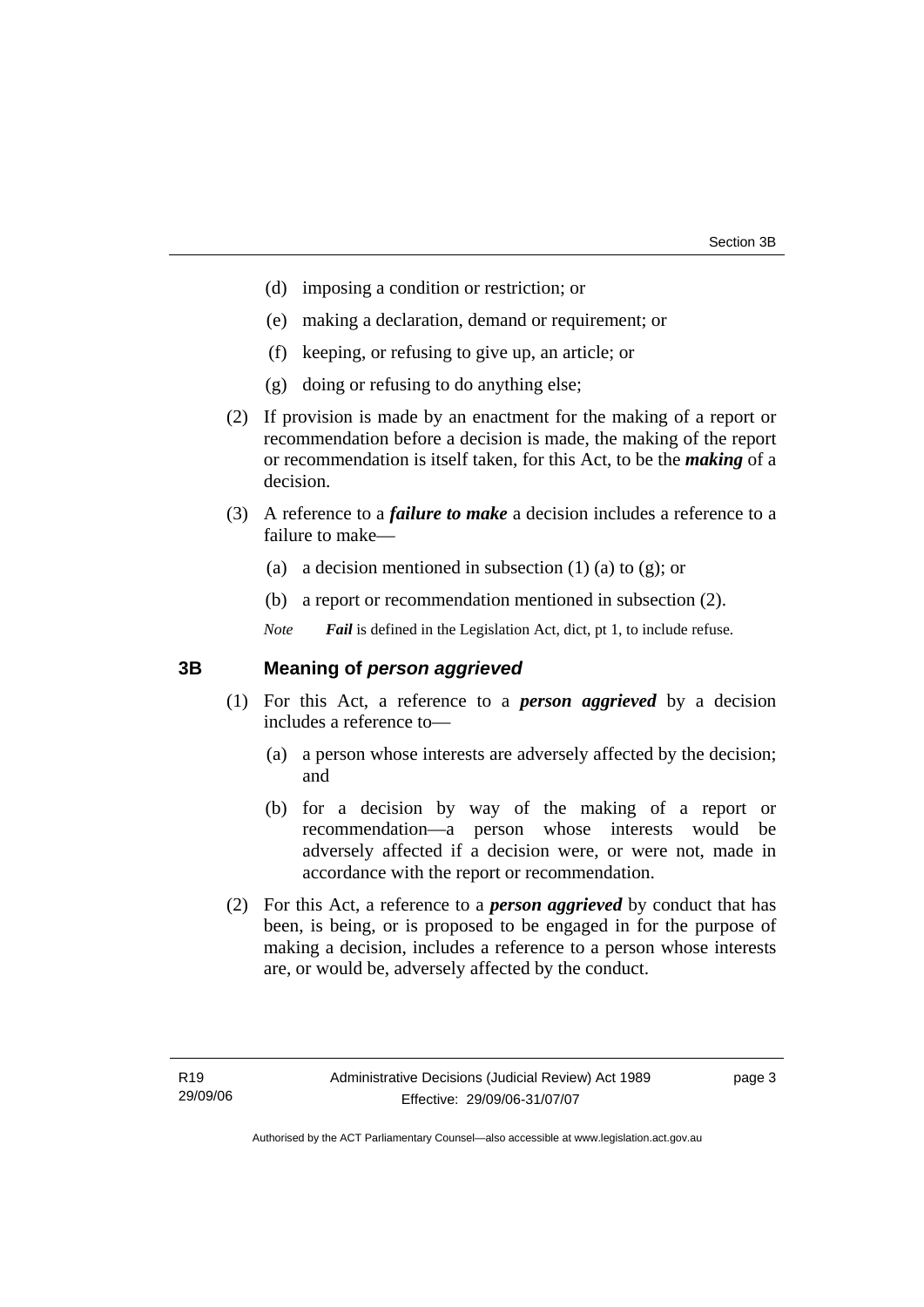(3) For this Act, a reference to a *person aggrieved* by a failure to make a decision includes a reference to a person whose interests are, or would be, adversely affected by the failure.

## **3C Meaning of** *conduct engaged in* **for purpose of making decision**

For this Act, a reference to *conduct engaged in* for the purpose of making a decision includes a reference to the doing of anything preparatory to the making of the decision, including—

- (a) the taking of evidence; or
- (b) the holding of an inquiry or investigation.

## **4 Act to operate despite anything in existing laws**

This Act has effect despite anything contained in any enactment in force at the commencement of this Act.

## **5 Applications for review of decisions**

- (1) A person aggrieved by a decision to which this Act applies may apply to the Supreme Court for an order of review in relation to the decision on any 1 or more of the following grounds:
	- (a) that a breach of the rules of natural justice happened in relation to the making of the decision;
	- (b) that procedures that were required by law to be observed in relation to the making of the decision were not observed;
	- (c) that the person who purported to make the decision did not have jurisdiction to make the decision;
	- (d) that the decision was not authorised by the enactment under which it was purported to be made;
	- (e) that the making of the decision was an improper exercise of the power given by the enactment under which it was purported to be made;

| page 4 | Administrative Decisions (Judicial Review) Act 1989 | R <sub>19</sub> |
|--------|-----------------------------------------------------|-----------------|
|        | Effective: 29/09/06-31/07/07                        | 29/09/06        |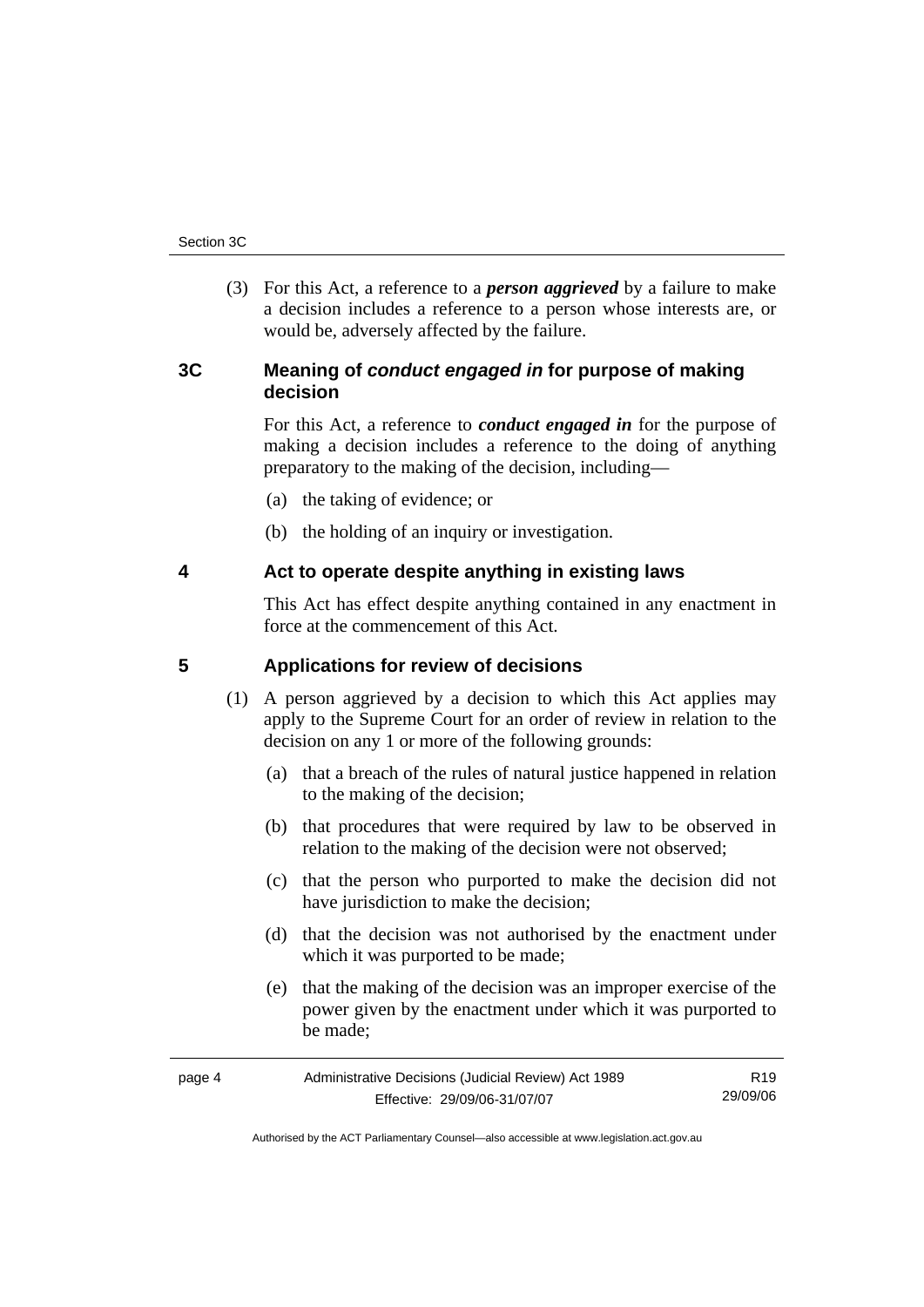- (f) that the decision involved an error of law, whether or not the error appears on the record of the decision;
- (g) that the decision was induced or affected by fraud;
- (h) that there was no evidence or other material to justify the making of the decision;
- (i) that the decision was otherwise contrary to law.
- (2) The reference in subsection (1) (e) to an *improper exercise* of a power includes a reference to—
	- (a) taking an irrelevant consideration into account in the exercise of a power; and
	- (b) failing to take a relevant consideration into account in the exercise of a power; and
	- (c) an exercise of a power for a purpose other than a purpose for which the power is given; and
	- (d) an exercise of a discretionary power in bad faith; and
	- (e) an exercise of a personal discretionary power at the direction or behest of another person; and
	- (f) an exercise of a discretionary power in accordance with a rule or policy without regard to the merits of the particular case; and
	- (g) an exercise of a power that is so unreasonable that no reasonable person could have so exercised the power; and
	- (h) an exercise of a power in such a way that the result of the exercise of the power is uncertain; and
	- (i) any other exercise of a power in a way that is abuse of the power.
- (3) The ground mentioned in subsection (1) (h) is not taken to be made out unless—

| R19      | Administrative Decisions (Judicial Review) Act 1989 | page 5 |
|----------|-----------------------------------------------------|--------|
| 29/09/06 | Effective: 29/09/06-31/07/07                        |        |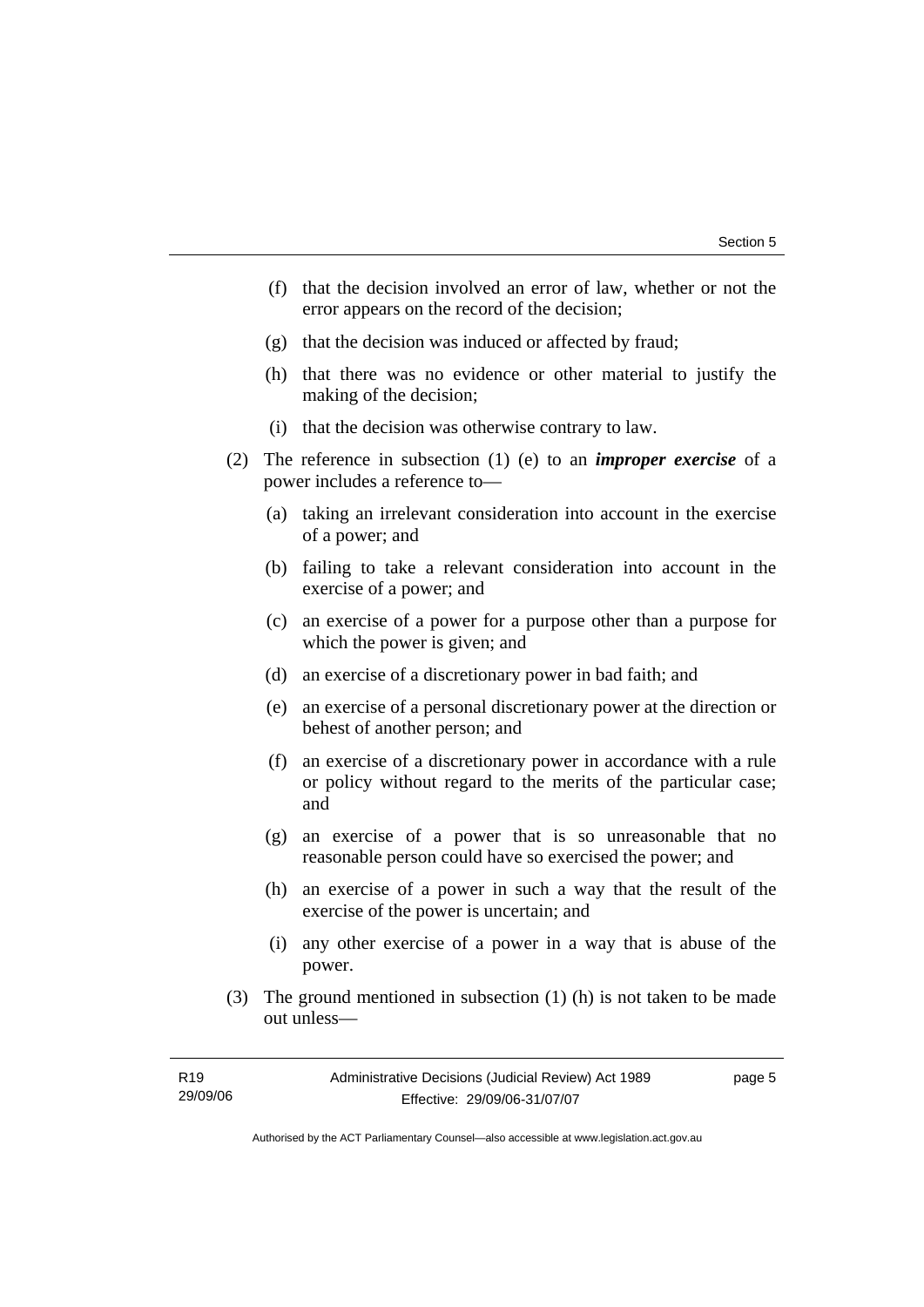- (a) the person who made the decision was required by law to reach that decision only if a particular matter was established, and there was no evidence or other material (including facts of which the person was entitled to take notice) from which the person could reasonably be satisfied that the matter was established; or
- (b) the person who made the decision based the decision on the existence of a particular fact, and that fact did not exist.

## **6 Applications for review of conduct related to making of decisions**

- (1) If a person has engaged, is engaging, or proposes to engage, in conduct for the purpose of making a decision to which this Act applies, a person aggrieved by the conduct may apply to the Supreme Court for an order of review in relation to the conduct on any 1 or more of the following grounds:
	- (a) that a breach of the rules of natural justice has happened, is happening, or is likely to happen, in relation to the conduct;
	- (b) that procedures that are required by law to be observed in relation to the conduct have not been, are not being, or are likely not to be, observed;
	- (c) that the person who has engaged, is engaging, or proposes to engage, in the conduct does not have jurisdiction to make the proposed decision;
	- (d) that the enactment under which the decision is proposed to be made does not authorise the making of the proposed decision;
	- (e) that the making of the proposed decision would be an improper exercise of the power given by the enactment under which the decision is proposed to be made;
	- (f) that an error of law—

R19 29/09/06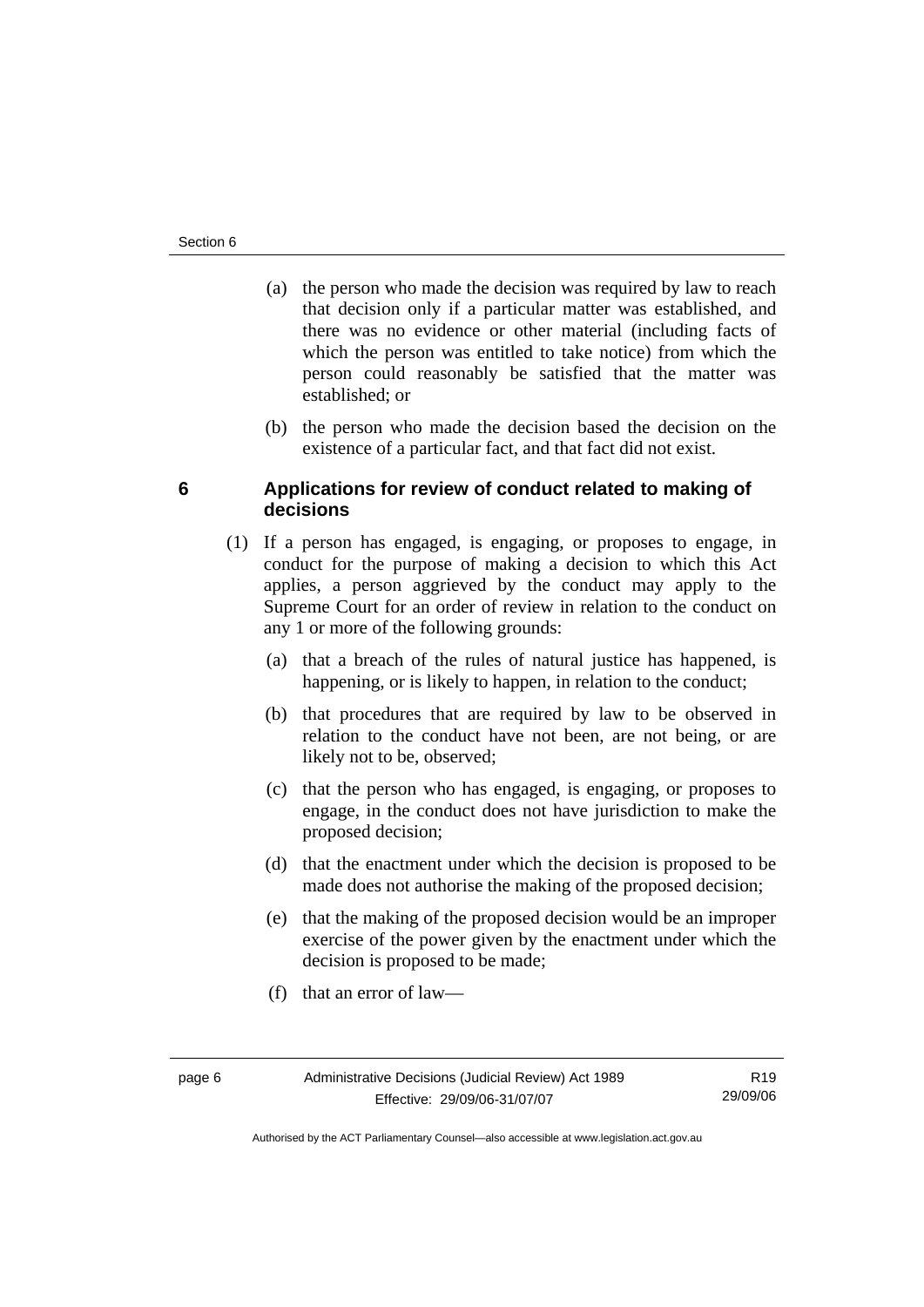- (i) has been, is being, or is likely to be, committed in the course of the conduct in the making of the proposed decision; or
- (ii) is likely to be committed in the making of the proposed decision.
- (g) that fraud has taken place, is taking place, or is likely to take place, in the course of the conduct;
- (h) that there is no evidence or other material to justify the making of the proposed decision;
- (i) that the making of the proposed decision would be otherwise contrary to law.
- (2) The reference in subsection (1) (e) to an *improper exercise* of a power includes a reference to—
	- (a) taking an irrelevant consideration into account in the exercise of a power; and
	- (b) failing to take a relevant consideration into account in the exercise of a power; and
	- (c) an exercise of a power for a purpose other than a purpose for which the power is given; and
	- (d) an exercise of a discretionary power in bad faith; and
	- (e) an exercise of a personal discretionary power at the direction or behest of another person; and
	- (f) an exercise of a discretionary power in accordance with a rule or policy without regard to the merits of the particular case; and
	- (g) an exercise of a power that is so unreasonable that no reasonable person could have so exercised the power; and
	- (h) an exercise of a power in such a way that the result of the exercise of the power is uncertain; and

| R <sub>19</sub> | Administrative Decisions (Judicial Review) Act 1989 | page 7 |
|-----------------|-----------------------------------------------------|--------|
| 29/09/06        | Effective: 29/09/06-31/07/07                        |        |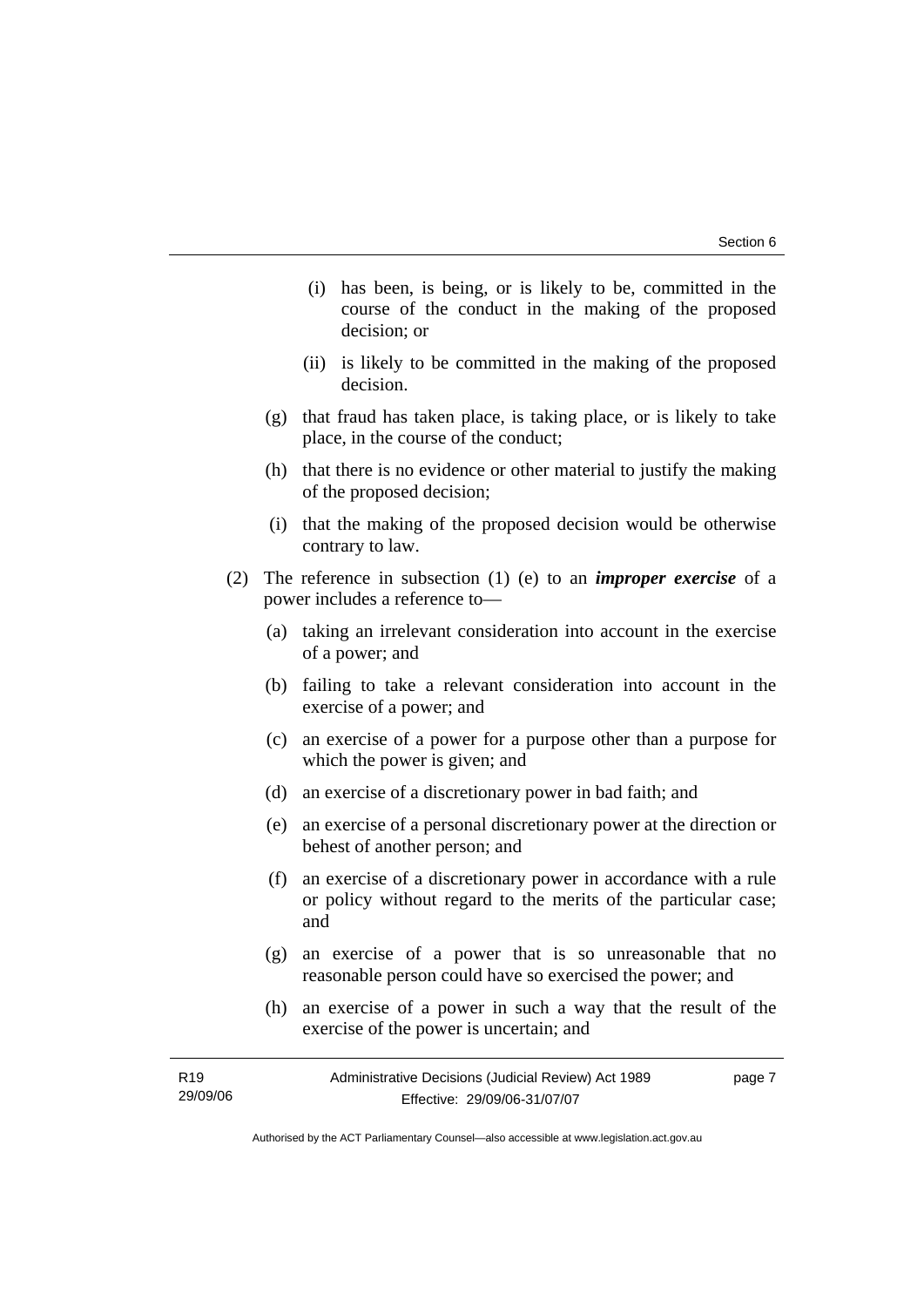- (i) any other exercise of a power in a way that is abuse of the power.
- (3) The ground mentioned in subsection (1) (h) is not taken to be made out unless—
	- (a) the person who proposes to make the decision is required by law to reach that decision only if a particular matter is established, and there is no evidence or other material (including facts of which the person was entitled to take notice) from which the person can reasonably be satisfied that the matter is established; or
	- (b) the person proposed to make the decision on the basis of the existence of a particular fact, and that fact does not exist.

## **7 Applications for failures to make decisions**

- $(1)$  If—
	- (a) a person has a duty to make a decision to which this Act applies; and
	- (b) there is no law that prescribes a period within which the person is required to make that decision; and
	- (c) the person has failed to make that decision;

a person aggrieved by the failure to make the decision may apply to the Supreme Court for an order of review in relation to the failure to make the decision on the ground that there has been unreasonable delay in making the decision.

- $(2)$  If—
	- (a) a person has a duty to make a decision to which this Act applies; and
	- (b) a law prescribes a period within which the person is required to make that decision; and

| page 8 | Administrative Decisions (Judicial Review) Act 1989 | R <sub>19</sub> |
|--------|-----------------------------------------------------|-----------------|
|        | Effective: 29/09/06-31/07/07                        | 29/09/06        |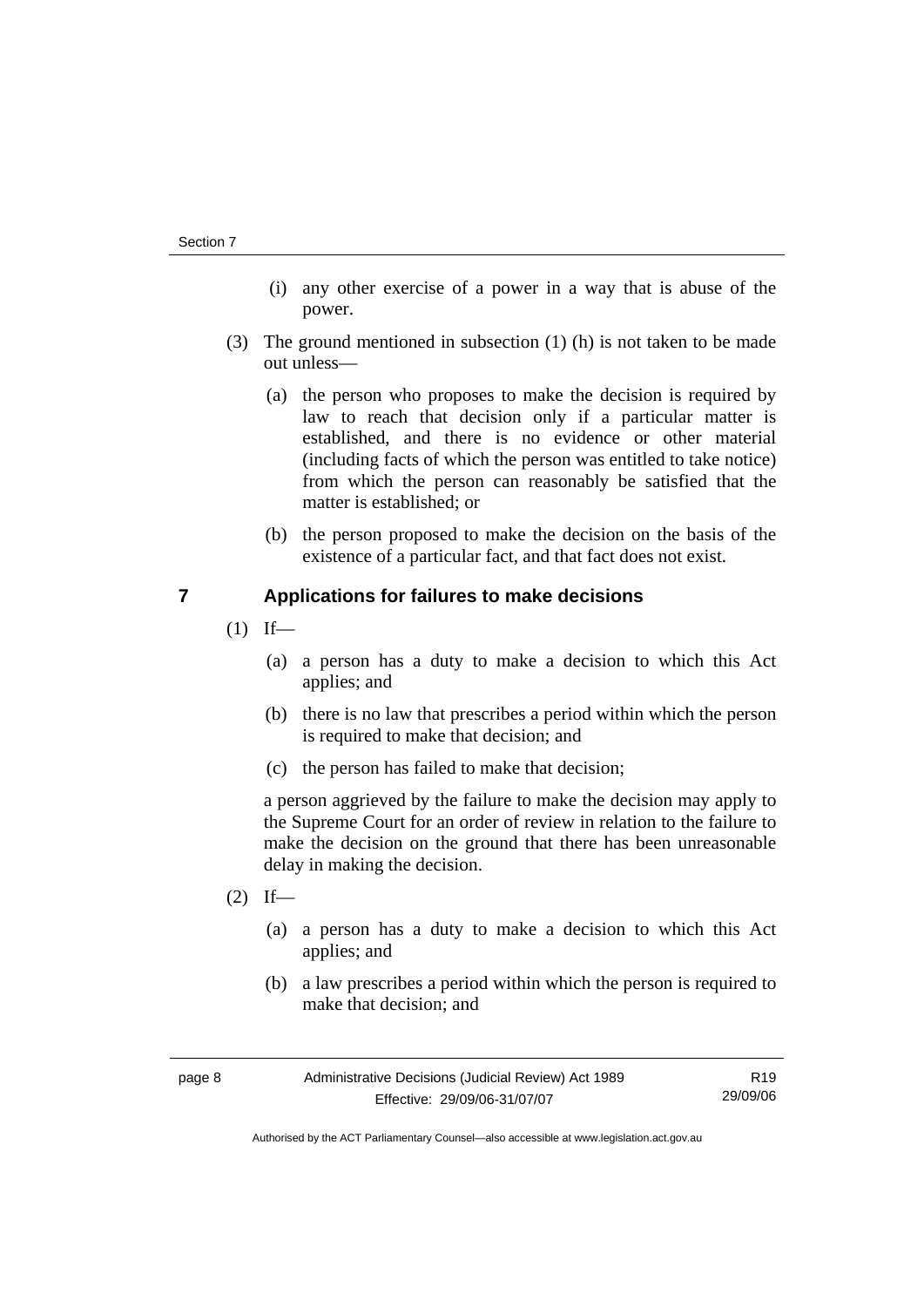(c) the person has failed to make that decision before the end of that period;

a person aggrieved by the failure may apply to the Supreme Court for an order of review in relation to the failure to make the decision within that period on the ground that the person has a duty to make the decision even though the period has ended.

## **8 Effect of Act on other rights**

- (1) The rights given by section 5, section 6 and section 7 to a person to seek an order for review—
	- (a) are additional to the rights of the person to seek a review in another way; and
	- (b) must be disregarded for the *Ombudsman Act 1989*, section 6 (6).
- (2) However—
	- (a) the Supreme Court or any other court may, in a proceeding brought otherwise than under this Act, refuse to grant an application for review in relation to a matter if an application for review of that matter has been made to the Supreme Court under section 5, section 6 or section 7; and
	- (b) the Supreme Court may, in its discretion, refuse to grant an application for review of a matter under section 5, section 6 or section 7 if—
		- (i) the applicant has sought a review by a court including the Supreme Court of the matter otherwise than under this Act; or
		- (ii) adequate provision is made by a law other than this Act under which the applicant is entitled to seek a review of that matter; or

page 9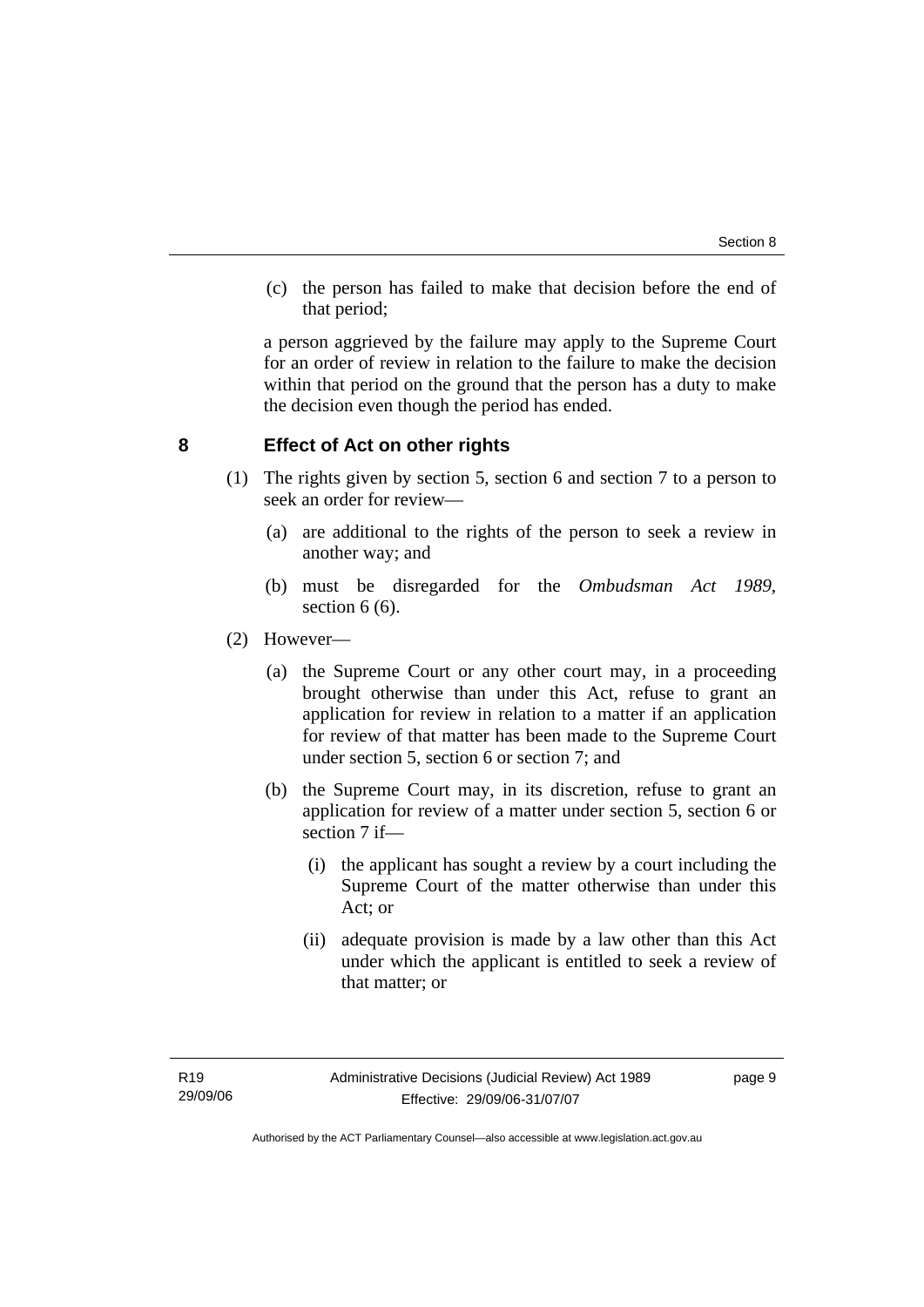(iii) the matter to which the application relates arises under the *Land (Planning and Environment) Act 1991* or the *Heritage Act 2004* and is a matter being reviewed, or for which application has been made for review, under a law other than this Act, whether on the application of the person who has made application to the Supreme Court for review of the matter under this Act or anyone else.

## (3) In this section:

*review* includes—

- (a) a review by way of reconsideration, rehearing or appeal; and
- (b) the grant of an injunction; and
- (c) the making of a prerogative order, declaration or other order.

## **9 Applications for order of review must set out grounds**

An application to the Supreme Court for an order of review must set out the grounds of the application.

## **10 Period in which application for order of review must be made**

- (1) An application to the Supreme Court for an order of review in relation to a decision that has been made (including a decision made after the end of the period within which it was required to be made) must be made within the period required by subsection (2) (or any further time allowed by the court) if the terms of the decision were—
	- (a) recorded in writing; and
	- (b) set out in a document that was given to the applicant.
	- *Note* The court may allow further time after the end of the period required by s (2) (see Legislation Act, s 151C).

R19 29/09/06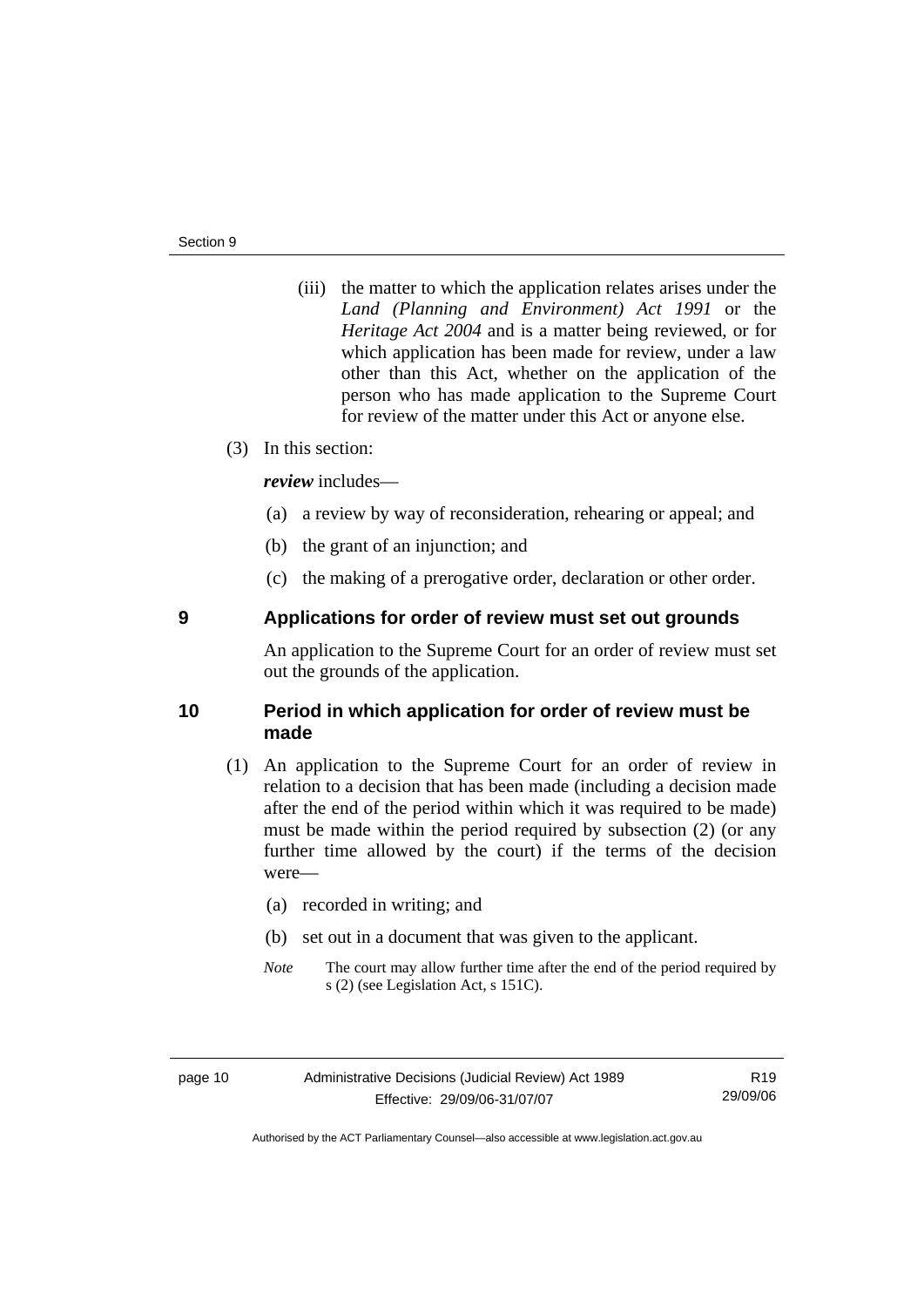- (2) For subsection (1), the period within which an application for an order of review is required to be made is the period beginning on the day the decision is made and ending 28 days after the relevant day.
- (3) If there is no period prescribed for making an application for an order for review in relation to a particular decision, the Supreme Court may refuse to consider an application for an order for review in relation to the decision if it is of the opinion that the application was not made within a reasonable time after the decision was made.
- (4) If there is no period prescribed for making an application by a particular person for an order for review in relation to a particular decision, the Supreme Court may refuse to consider an application by the person for an order for review in relation to the decision if it is of the opinion that the application was not made within a reasonable time after the decision was made.
- (5) In forming an opinion for subsection (3) or (4), the Supreme Court—
	- (a) must have regard to—
		- (i) the time when the applicant became aware of the decision; and
		- (ii) if subsection (4) applies—the period prescribed for the making of an application by anyone else for an order of review in relation to the decision; and
	- (b) may have regard to anything else it considers relevant.
- (6) In subsection (2):

### *relevant day* means—

 (a) if the decision includes, or is accompanied by, a written statement of reasons for the decision—the day a document setting out the terms of the decision is given to the applicant; or

page 11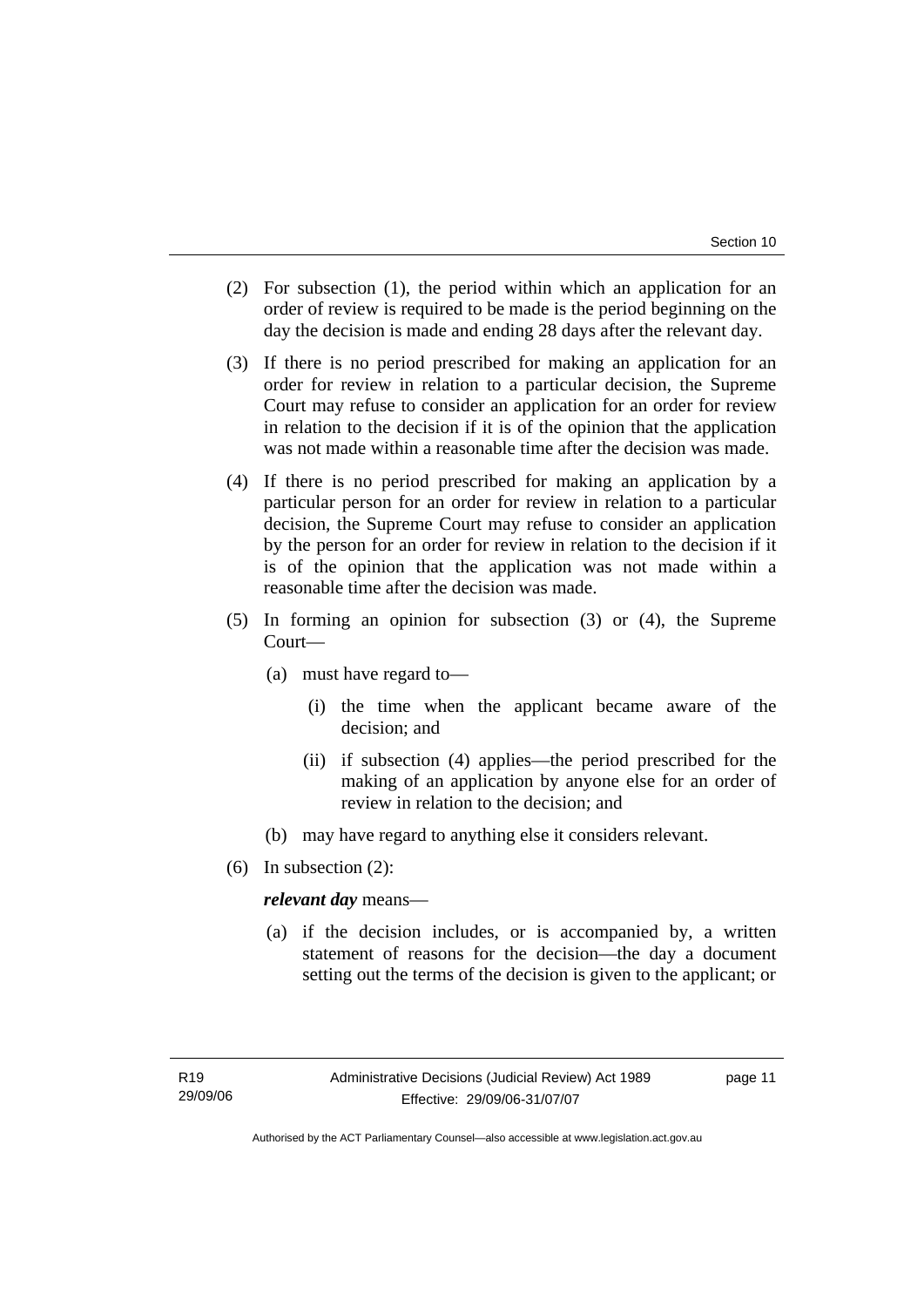*Note* For the meaning of *statement of reasons*, see the dict.

- (b) if paragraph (a) does not apply and a written statement of reasons for the decision is given to the applicant (otherwise than because of a request under section 13 (1)) not later than 28 days after the day a document setting out the terms of the decision is given to the applicant—the day the statement is given to the applicant; or
- (c) if paragraph (a) does not apply and the applicant requests the person who made the decision to give a statement under section  $13(1)$ —
	- (i) the day the statement is given to the applicant; or
	- (ii) the day the applicant is told under section 13 (3) that the applicant was not entitled to make the request; or
	- (iii) the day the Supreme Court makes an order under section 13 (6) declaring that the applicant was not entitled to make the request; or
	- (iv) the day the applicant is told under section 14 (3) or section 15 (3) that the statement will not be given to the applicant.
- (d) in any other case—the day a document setting out the terms of the decision.

## **11 Application for order of review not limited to grounds in application**

The applicant for an order of review is not limited to the grounds set out in the application but, if the applicant wishes to rely on a ground not set out in the application, the Supreme Court may direct the application be amended to state the ground.

R19 29/09/06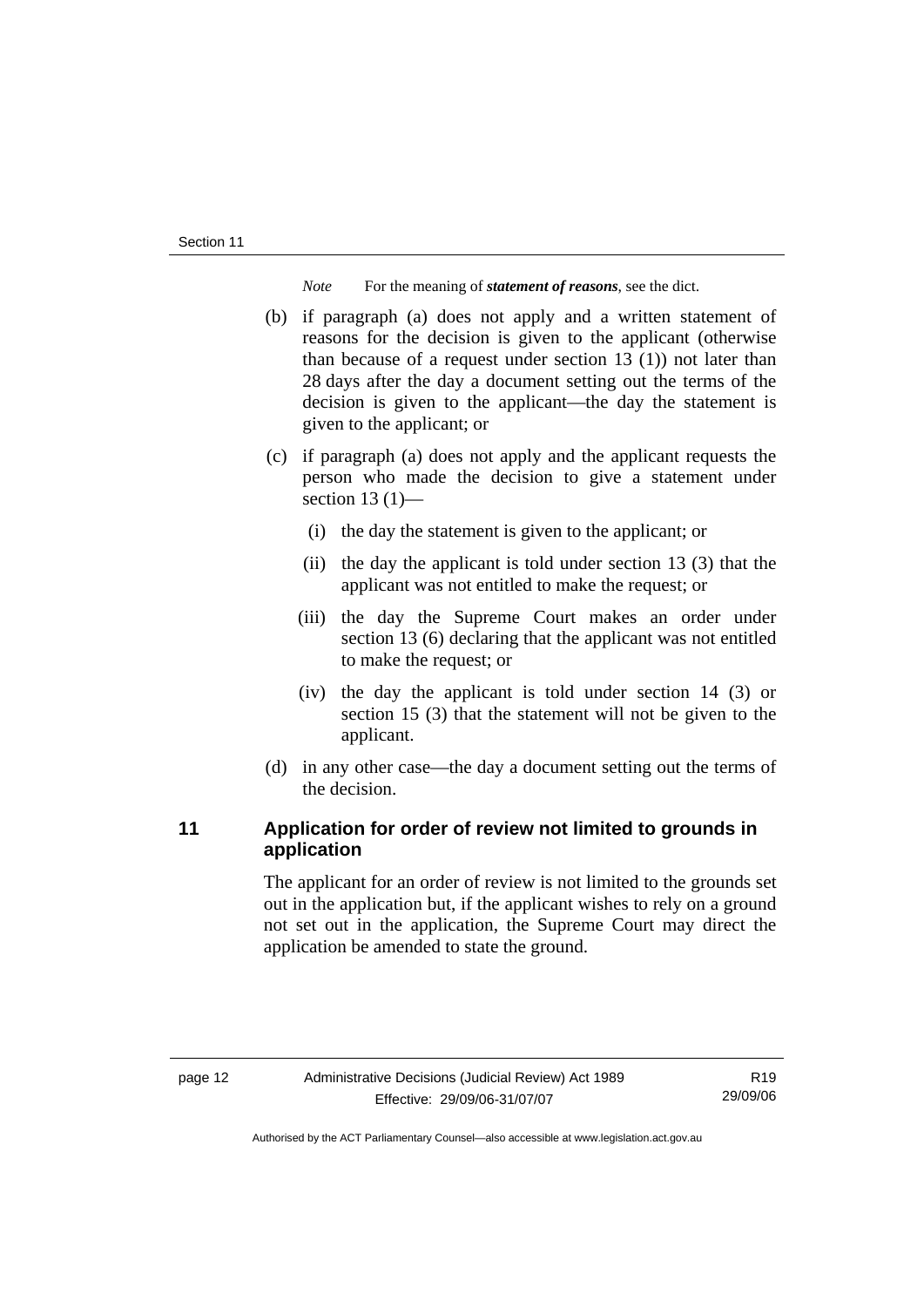## **12 Application to be made a party to a proceeding**

- (1) A person interested in a decision, conduct or failure in relation to which an application has been made to the Supreme Court under this Act may apply to the Supreme Court to be made a party to the application.
- (2) The Supreme Court may, in its discretion—
	- (a) grant the application either unconditionally or subject to the conditions that it considers appropriate; or
	- (b) refuse the application.

## **13 Reasons for decision may be obtained**

 (1) If a person (the *decision-maker*) makes a decision to which this section applies, a person (the *requester*) who is entitled to make an application to the Supreme Court under section 5 in relation to the decision may, in writing, request the decision-maker to provide a written statement of reasons in relation to the decision.

*Note* For the meaning of *statement of reasons*, see the dict.

- (2) The decision-maker must, as soon as practicable and in any event not later than 28 days after the day the decision-maker receives the request (the *request day*), prepare the statement and give it to the requester.
- (3) If the decision-maker is of the opinion that the requester was not entitled to make the request, the decision-maker may, not later than 28 days after the request day—
	- (a) give to the requester written notice of the decision-maker's opinion; or
	- (b) apply to the Supreme Court under subsection (6) for an order declaring that the requester was not entitled to make the request.

page 13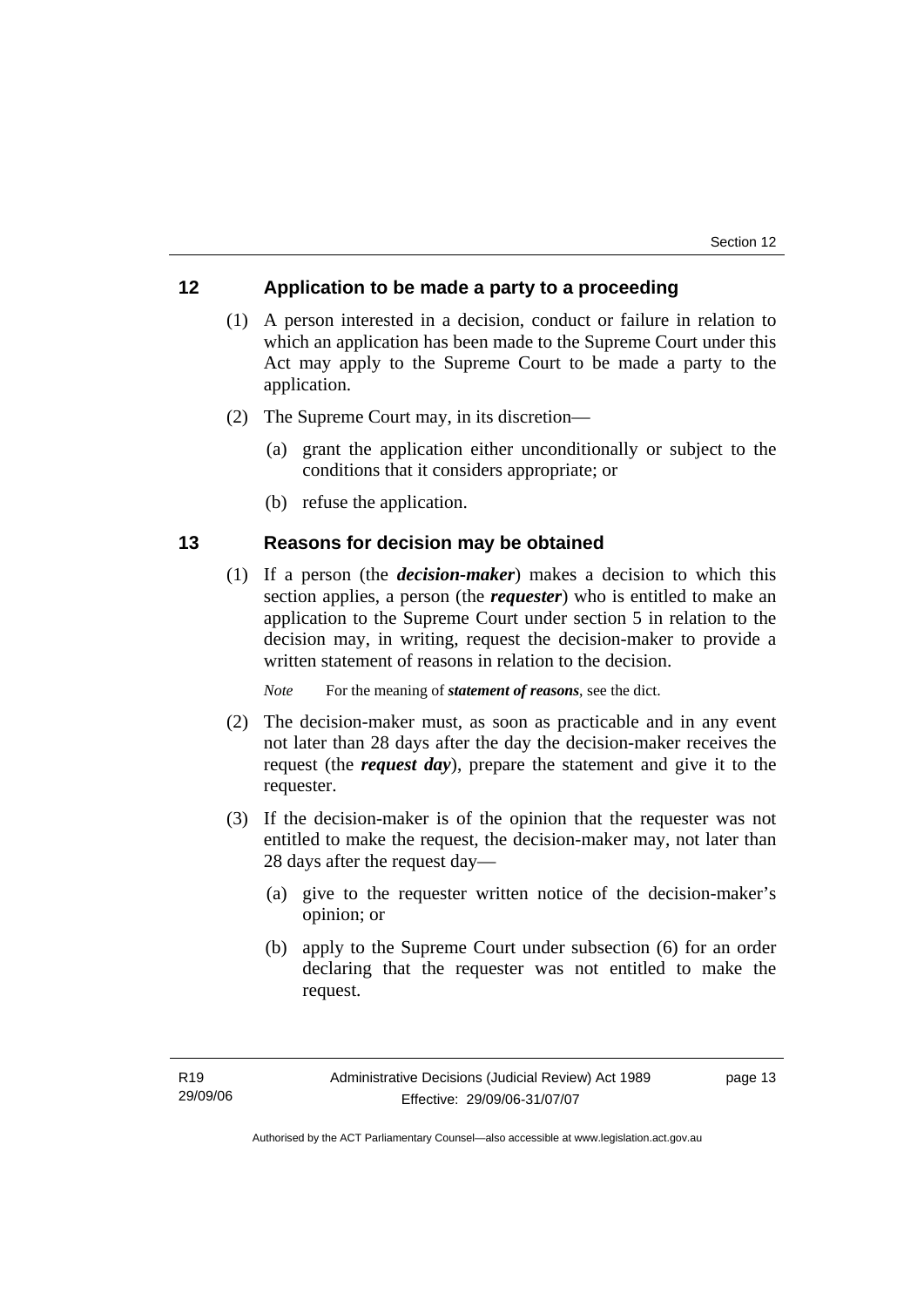- (4) Despite subsection (2), if the decision-maker gives notice under subsection (3) or applies to the Supreme Court under subsection (6), the decision-maker is not required to comply with the request unless—
	- (a) the court, on an application under subsection (6), orders the decision-maker to give the statement; or
	- (b) the decision-maker has applied to the court under subsection (6) for an order declaring that the requester was not entitled to make the request and the court refuses the application.
- (5) If subsection (4) (a) or (b) applies, the decision-maker must prepare the statement and give it to the requester not later than 28 days after the day of the Supreme Court's decision.
- (6) On the application of either the decision-maker or requester under this subsection, the Supreme Court may make an order declaring that the requester was, or was not, entitled to make the request.
- (7) Despite subsection (2), the decision-maker may refuse to prepare and give the statement to the requester if—
	- (a) for a decision the terms of which were recorded in writing and set out in a document that was given to the requester—the request was made later than 28 days after the day the document was given to the requester; or
	- (b) in any other case—the relevant request was not made within a reasonable time after the decision was made.
- (8) If subsection (7) (a) or (b) applies, the decision maker must give to the requester, not later than 14 days after the request day, written notice stating—
	- (a) that the statement will not be given to the requestor; and
	- (b) the reasons why it will not be given.

R19 29/09/06

Authorised by the ACT Parliamentary Counsel—also accessible at www.legislation.act.gov.au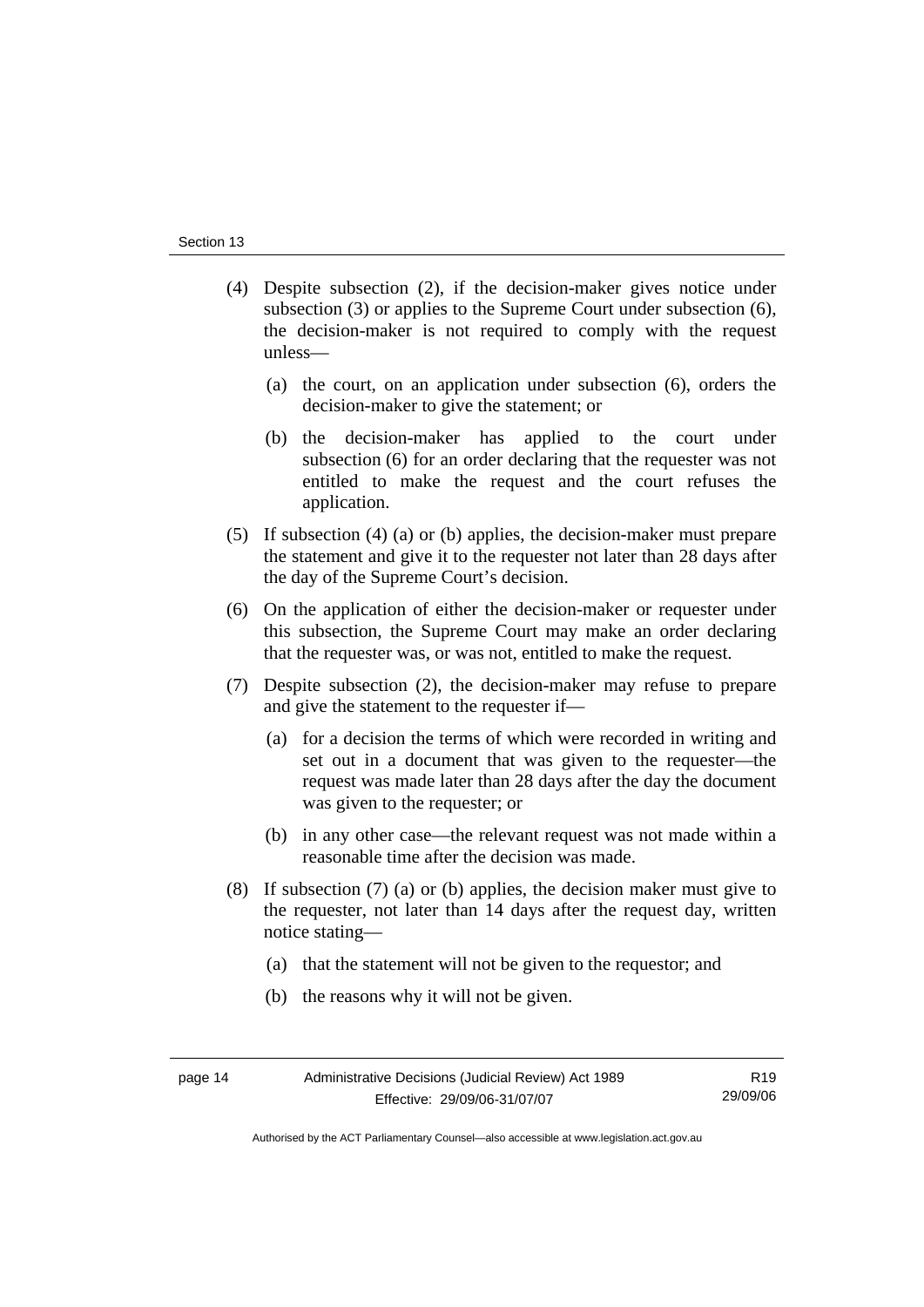- (9) For subsection (7) (b), a request for a statement in relation to a decision is taken to have been made within a reasonable time after the decision was made if the Supreme Court, on application by the requester, declares that the request was made within a reasonable time after the decision was made.
- (10) On application by the requester under this subsection, the Supreme Court may order the decision-maker to give the requester, within a stated period, an additional statement containing better particulars in relation to stated matters if the court considers that the statement given to the requester does not contain adequate particulars, in relation to the decision.
- (11) A regulation may declare decisions not to be decisions to which this section applies.
- (12) A regulation made under subsection (11) applies only in relation to decisions made after the regulation takes effect.
- (13) In this section:

*decision to which this section applies* means a decision to which this Act applies, other than—

- (a) a decision to which the *Administrative Appeals Tribunal Act 1989*, section 26 (Person affected by decision may obtain reasons for decision) applies; or
- (b) a decision that includes, or is accompanied by, a statement of reasons; or
- (c) a decision mentioned in schedule 2.

## **14 Certain information not required to be disclosed**

- (1) This section applies in relation to any information to which a request made to a person under section 13 (1) relates if the information—
	- (a) relates to the personal affairs or business affairs of a person other than the person making the request; and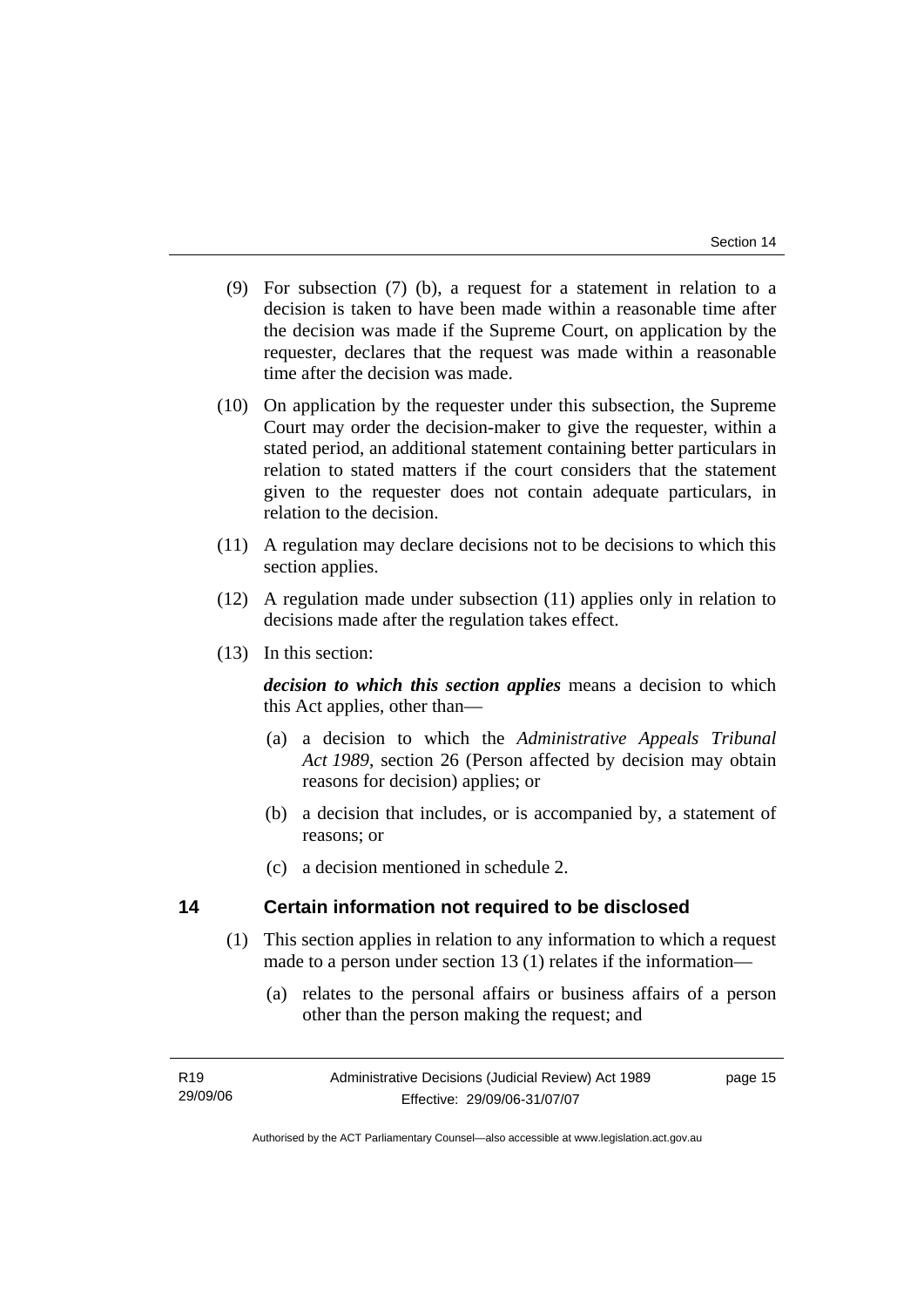- (b) is information—
	- (i) that was supplied in confidence; or
	- (ii) the publication of which would reveal a trade secret; or
	- (iii) that was provided in compliance with a duty imposed by an enactment; or
	- (iv) the giving of which in accordance with the request would be in contravention of an enactment that expressly imposes on the person to whom the request is made a duty not to divulge or communicate information of that kind—
		- (A) to anyone; or
		- (B) to anyone, other than a particular person; or
		- (C) except in particular circumstances.
- (2) If a person has been requested under section 13 (1) to give a statement to a person—
	- (a) the person to whom the request is made is not required to include in the statement any information in relation to which this section applies; and
	- (b) if the statement would be false or misleading if it did not include the information—the person is not required to give the statement.
- (3) If, under subsection (2), information is not included in a statement provided by a person or a statement is not provided by a person, the person must provide written notice to the person who requested the statement—
	- (a) if information is not included in a statement—stating that the information is not so included and giving the reason for not including the information; or

R19 29/09/06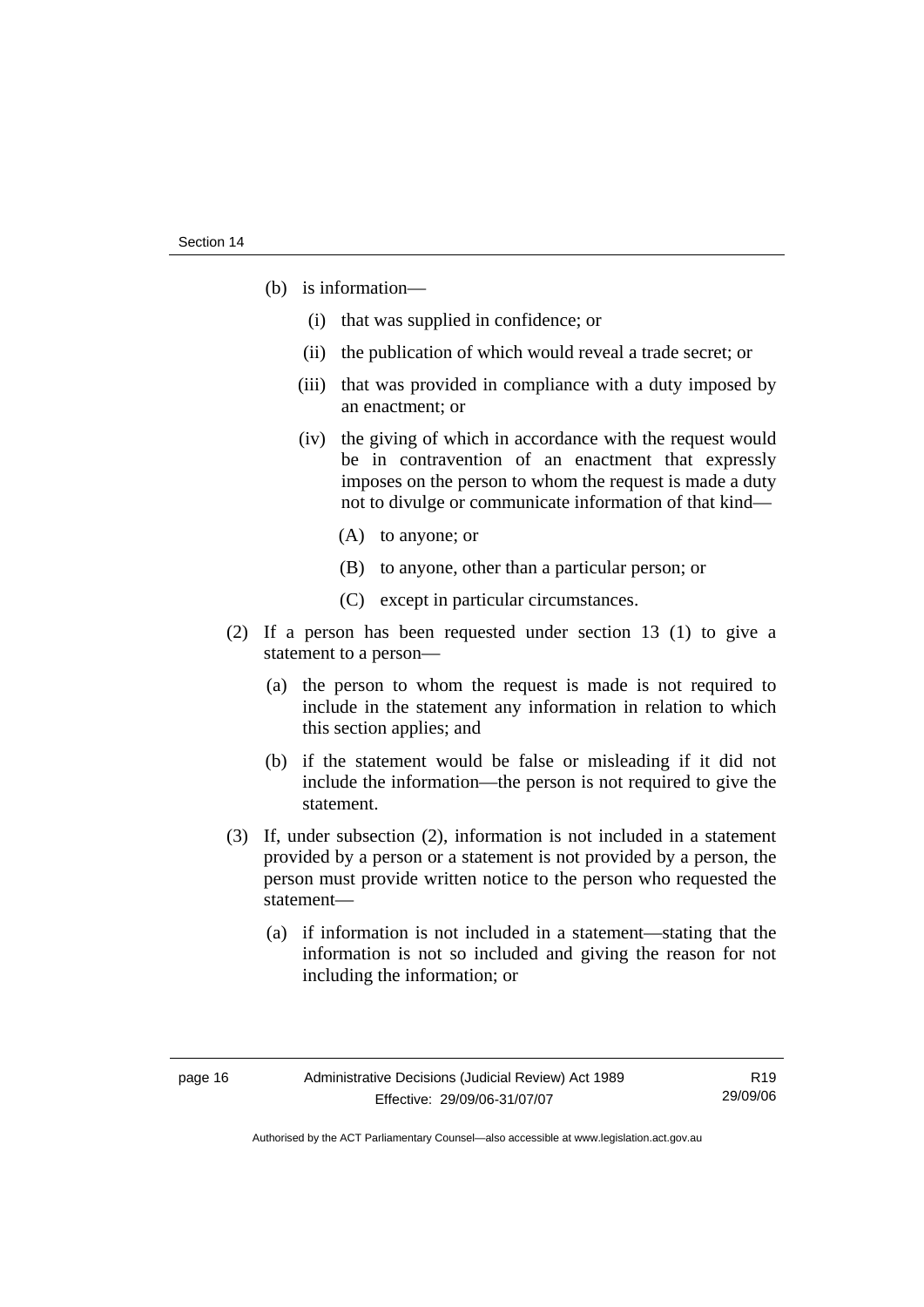- (b) if a statement is not provided—stating that the statement will not be provided and giving the reason for not providing the statement.
- (4) This section does not affect the power of the Supreme Court to make an order for the discovery of documents or to require the giving of evidence or the production of documents to the court.

## **15 Ministerial certificate about disclosure of information**

- (1) This section applies to information relating to a matter if the Minister certifies, in writing, that the disclosure of information relating to the matter would be contrary to the public interest—
	- (a) because it would involve the disclosure of deliberations or a decision of the Executive or of a committee of the Executive; or
	- (b) for any other stated reason that could form the basis for a claim in a judicial proceeding that the information should not be disclosed.
- (2) If a person has been requested under section 13 to give a statement to a person—
	- (a) the person to whom the request is made is not required to include in the statement any information in relation to which this section applies; and
	- (b) if the statement would be false or misleading if it did not include the information—the person is not required to give the statement.
- (3) If, under subsection (2), information is not included in a statement provided by a person or a statement is not provided by a person, the person must give a written notice to the person who requested the statement—

page 17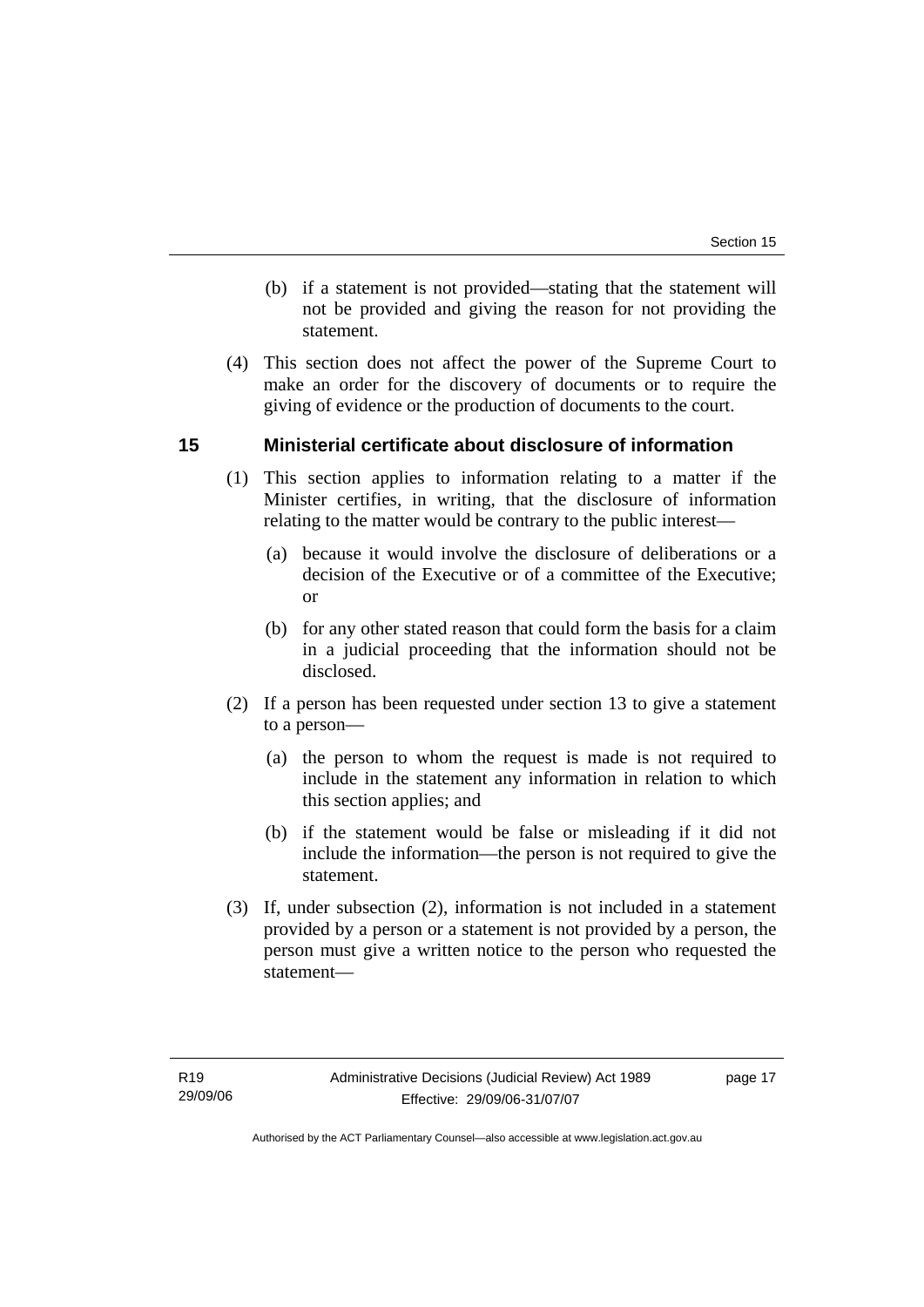- (a) if information is not included in a statement—stating that the information is not so included and giving the reason for not including the information; or
- (b) if a statement is not provided—stating that the statement will not be provided and giving the reason for not providing the statement.
- (4) This section does not affect the power of the Supreme Court to make an order for the discovery of documents or to require the giving of evidence or the production of documents to the court.

## **16 Stay of proceedings**

- (1) The making of an application to the Supreme Court under section 5 in relation to a decision does not affect the operation of the decision or prevent the implementation of the decision, but—
	- (a) the Supreme Court may, by order, on the conditions (if any) that the court decides, suspend the operation of the decision; and
	- (b) the Supreme Court may order, on the conditions (if any) that the court decides, a stay of all or any proceedings under the decision.
- (2) The Supreme Court may make an order under subsection (1) on its own initiative or on the application of the person who made the application under section 5.

## **17 Powers of Supreme Court in relation to applications for order of review**

 (1) On an application for an order of review in relation to a decision, the Supreme Court may, in its discretion, make all or any of the following orders:

R19 29/09/06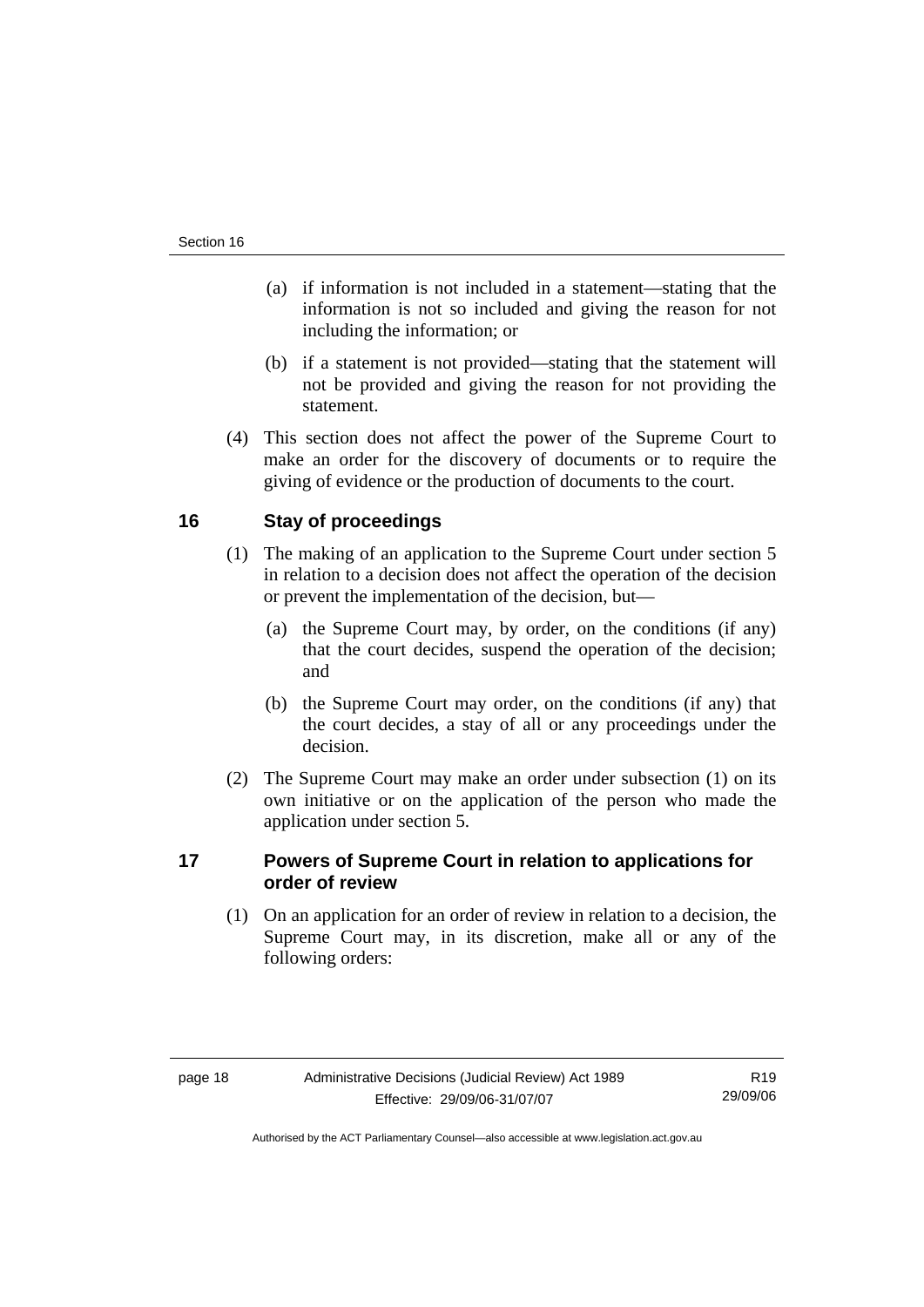- (a) an order quashing or setting aside the decision, or a part of the decision, with effect from the date of the order or from the earlier or later date that the court specifies;
- (b) an order referring the matter to which the decision relates to the person who made the decision for further consideration, subject to the directions that the court considers appropriate;
- (c) an order declaring the rights of the parties in relation to any matter to which the decision relates;
- (d) an order directing any of the parties to do, or to refrain from doing, anything to do justice between the parties.
- (2) On an application for an order of review in relation to conduct that has been, is being, or is proposed to be, engaged in for the purpose of the making of a decision, the Supreme Court may, in its discretion, make either or both of the following orders:
	- (a) an order declaring the rights of the parties in relation to any matter to which the conduct relates;
	- (b) an order directing any of the parties to do, or to refrain from doing, anything to do justice between the parties.
- (3) On an application for an order of review in relation to a failure to make a decision, or in relation to a failure to make a decision within the period within which the decision was required to be made, the Supreme Court may, in its discretion, make all or any of the following orders:
	- (a) an order directing the making of the decision;
	- (b) an order declaring the rights of the parties in relation to the making of the decision;
	- (c) an order directing any of the parties to do, or to refrain from doing, anything to do justice between the parties.

page 19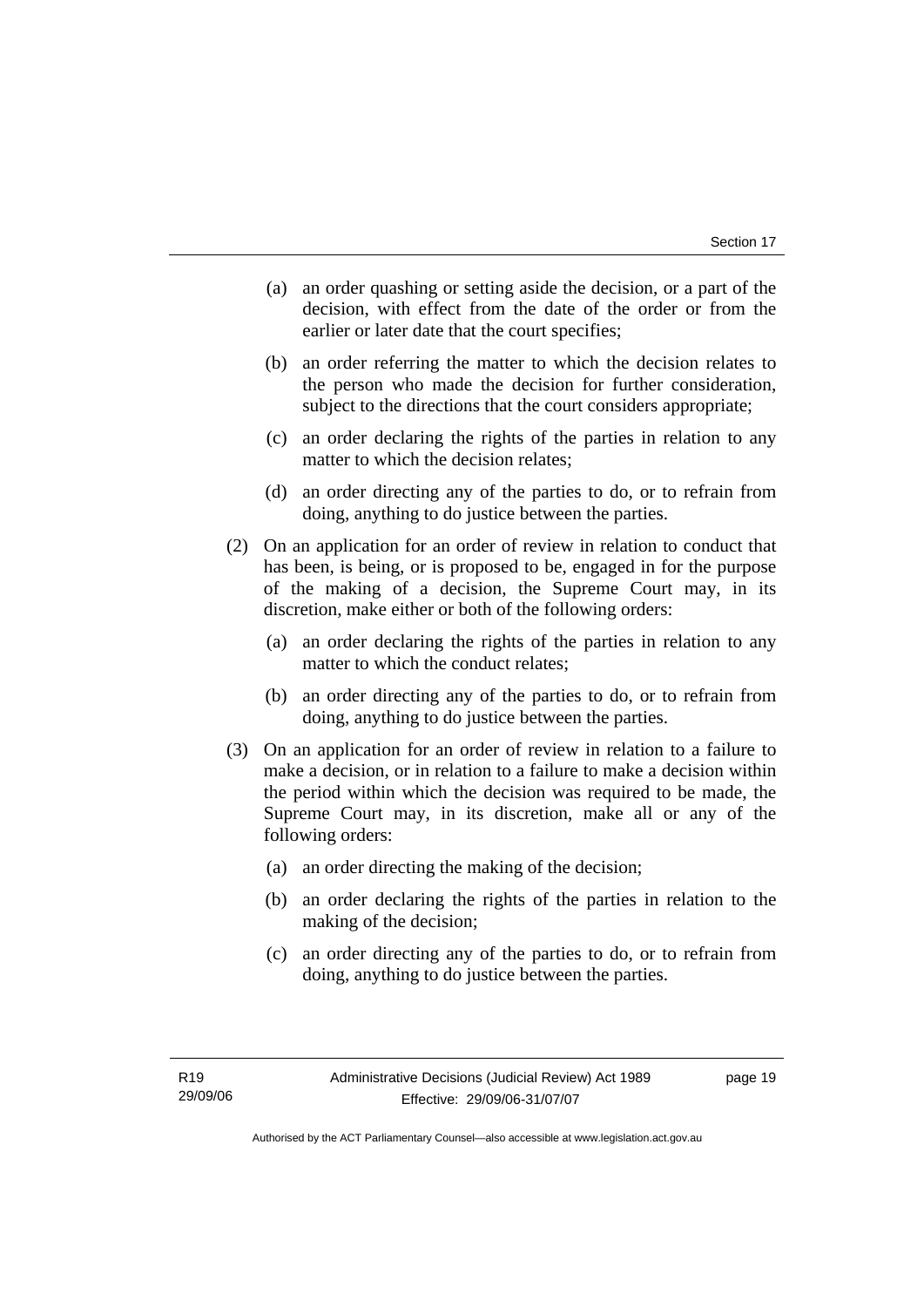(4) The Supreme Court may at any time, on its own initiative or on the application of any party, revoke, vary, or suspend the operation of any order made by it under this section.

## **18 Change in person holding, or performing the duties of, an office**

- (1) This section applies if—
	- (a) a person has, in the performance of the duties of an office, made a decision in relation to which an application may be made to the Supreme Court under this Act; and
	- (b) the person no longer holds, or, for whatever reason, is not performing the duties of, that office.
- (2) This Act has effect as if the decision had been made by—
	- (a) the person for the time being holding or performing the duties of that office; or
	- (b) if there is no person for the time being holding or performing the duties of that office or that office no longer exists—the person that the Minister administering the enactment under which the decision was made, or a person authorised by that Minister, specifies.

## **19 Intervention by Minister**

- (1) The Minister may, on behalf of the Territory, intervene in a proceeding before the Supreme Court under this Act.
- (2) If the Minister intervenes in a proceeding—
	- (a) the Minister is taken to be a party to the proceeding; and
	- (b) the Supreme Court may, in the proceeding, make orders about costs against the Territory that the court considers appropriate.

R19 29/09/06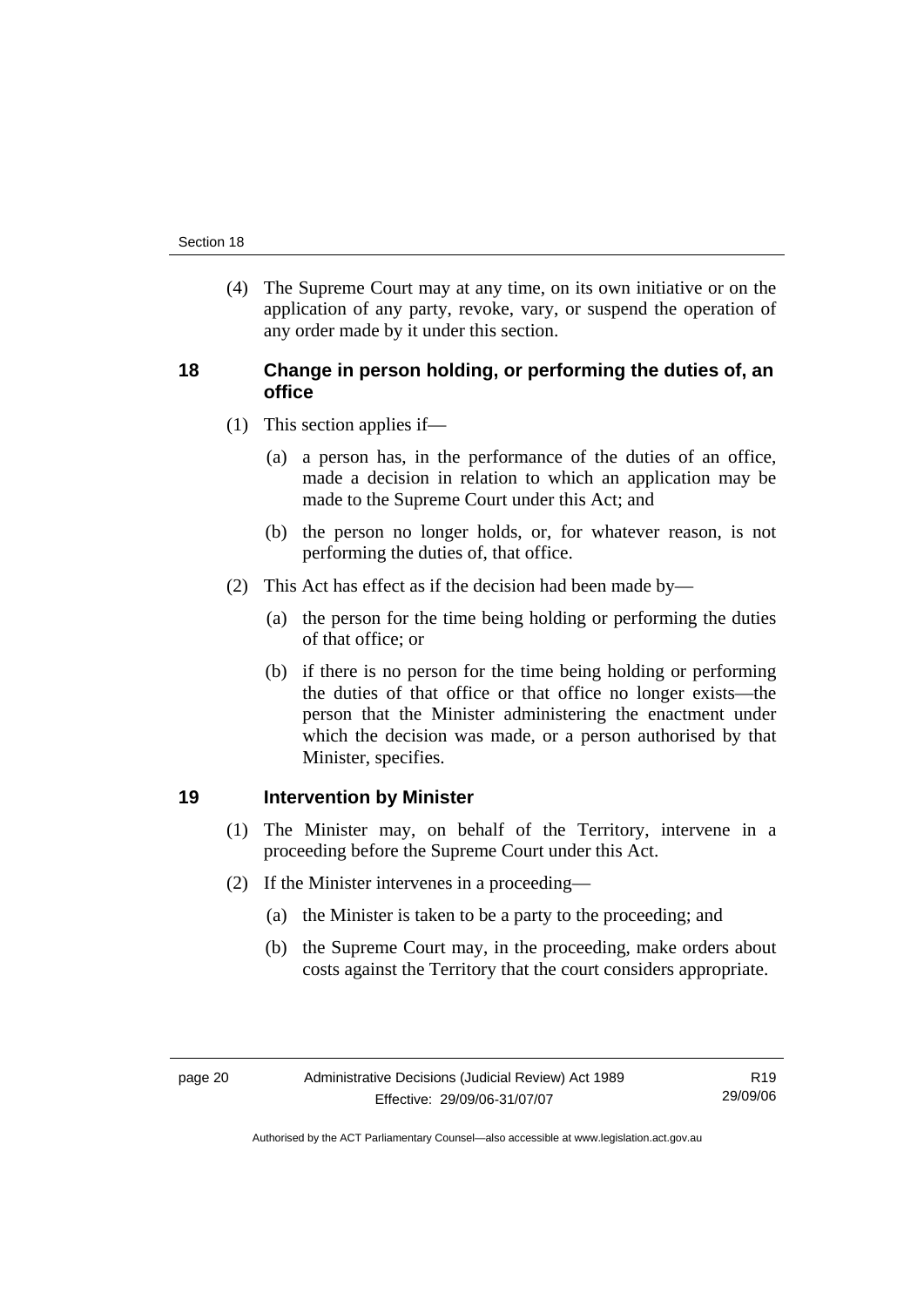## **20 Act not to apply to certain decisions**

- (1) A regulation may declare decisions to be decisions that are not subject to judicial review by the Supreme Court under this Act.
- (2) If a regulation is so made in relation to a decision—
	- (a) section 5 does not apply in relation to that decision; and
	- (b) section 6 does not apply in relation to conduct that has been, is being, or is proposed to be, engaged in for the purpose of making that decision; and
	- (c) section 7 does not apply in relation to a failure to make that decision.
- (3) A regulation made for subsection (1) applies only in relation to decisions made after the regulation take effect.

## **21 Regulation-making power**

The Executive may make regulations for this Act.

*Note* A regulation must be notified, and presented to the Legislative Assembly, under the Legislation Act.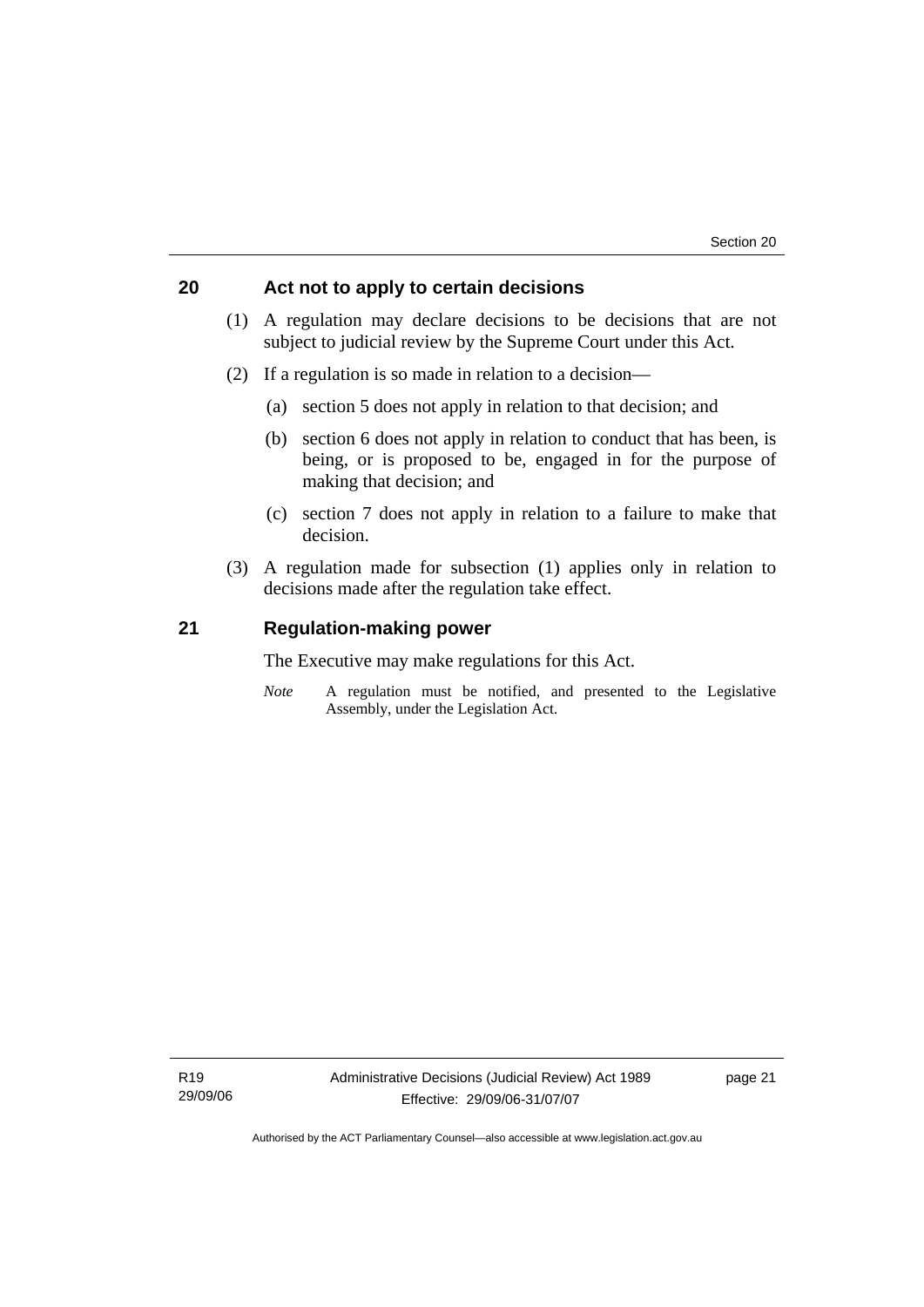## **Schedule 1 Decisions to which this Act does not apply**

(see dict, def *decision to which this Act applies*)

| column 1       | column <sub>2</sub>                                   | column 3                                                                                                 |
|----------------|-------------------------------------------------------|----------------------------------------------------------------------------------------------------------|
| item           | enactment                                             | decision under enactment                                                                                 |
| 1              | <b>Building Act 2004</b>                              | a decision under section 96 (Approval of fidelity<br>$\bullet$<br>fund schemes)                          |
|                |                                                       | a decision under section 107 (Suspension or<br>$\bullet$<br>cancellation of approval of approved scheme) |
| $\overline{2}$ | Confiscation of<br><b>Criminal Assets Act</b><br>2003 | any decision                                                                                             |
| 3              | Crimes (Restorative<br>Justice) Act 2004              | any decision                                                                                             |
| 4              | Crimes (Sentence<br>Administration) Act<br>2005       | A decision of the chief executive under any of the<br>following provisions:                              |
|                |                                                       | section 20 (Directions to escort officers)                                                               |
|                |                                                       | section 31 (Early release of offender)                                                                   |
|                |                                                       | section 37 (Full-time detention-return<br>from NSW)                                                      |
|                |                                                       | section 45 (Periodic detention—alcohol<br>and drug tests)                                                |
|                |                                                       | section 46 (Periodic detention—personal<br>searches)                                                     |
|                |                                                       | section 95 (Community service work—<br>alcohol and drug tests)                                           |
|                |                                                       | section 96 (Community service work—<br>frisk searches).                                                  |

page 22 Administrative Decisions (Judicial Review) Act 1989 Effective: 29/09/06-31/07/07

R19 29/09/06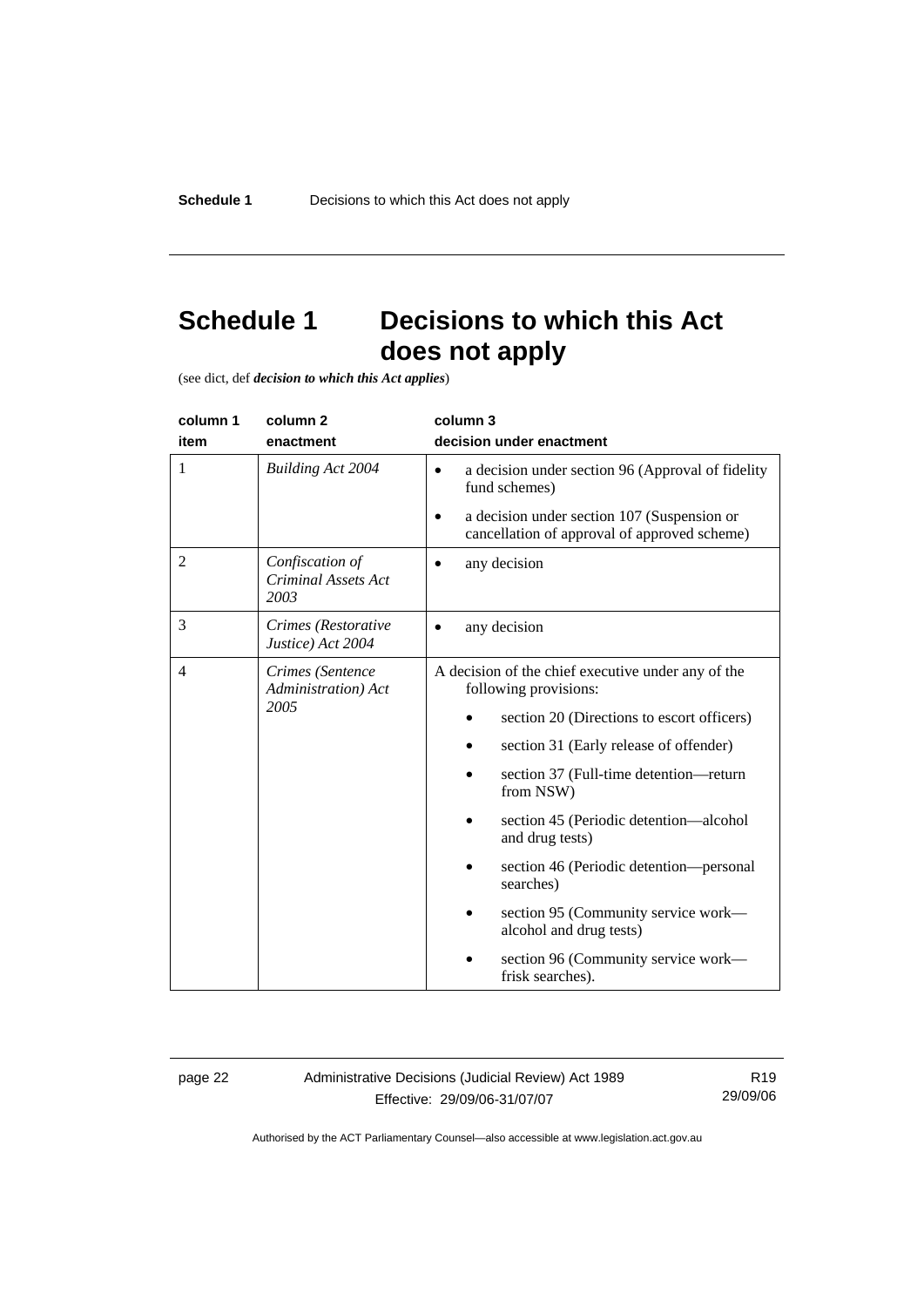| column 1<br>item | column <sub>2</sub><br>enactment                                            | column 3<br>decision under enactment                                                                                         |
|------------------|-----------------------------------------------------------------------------|------------------------------------------------------------------------------------------------------------------------------|
| 5                | Duties Act 1999                                                             | a decision making or forming part of the process<br>$\bullet$<br>of making, or leading up to the making of, an<br>assessment |
|                  |                                                                             | a decision disallowing, completely or partly, an<br>objection to an assessment                                               |
|                  |                                                                             | a decision refusing to amend, completely or<br>partly, an assessment                                                         |
| 6                | Electoral Act 1992                                                          | a decision under part 4 (Electorates)<br>$\bullet$                                                                           |
| $\overline{7}$   | <b>Financial Institutions</b><br>Duty Act 1987 (which<br>has been repealed) | a decision making or forming part of the process<br>$\bullet$<br>of making, or leading up to the making, of an<br>assessment |
|                  |                                                                             | a decision disallowing, completely or partly, an<br>objection to an assessment                                               |
|                  |                                                                             | a decision refusing to amend, completely or<br>partly, an assessment                                                         |
| 8                | Gene Technology (GM<br>Crop Moratorium)                                     | a decision of the Minister under section 7<br>(Moratorium orders)                                                            |
|                  | Act 2004                                                                    | a decision of the Minister under section 8<br>(Exemptions)                                                                   |
| 9                | <b>Gunghalin Drive</b><br><b>Extension Authorisation</b><br>Act 2004        | any decision                                                                                                                 |
| 10               | Inquiries Act 1991                                                          | any decision                                                                                                                 |

R19 29/09/06 page 23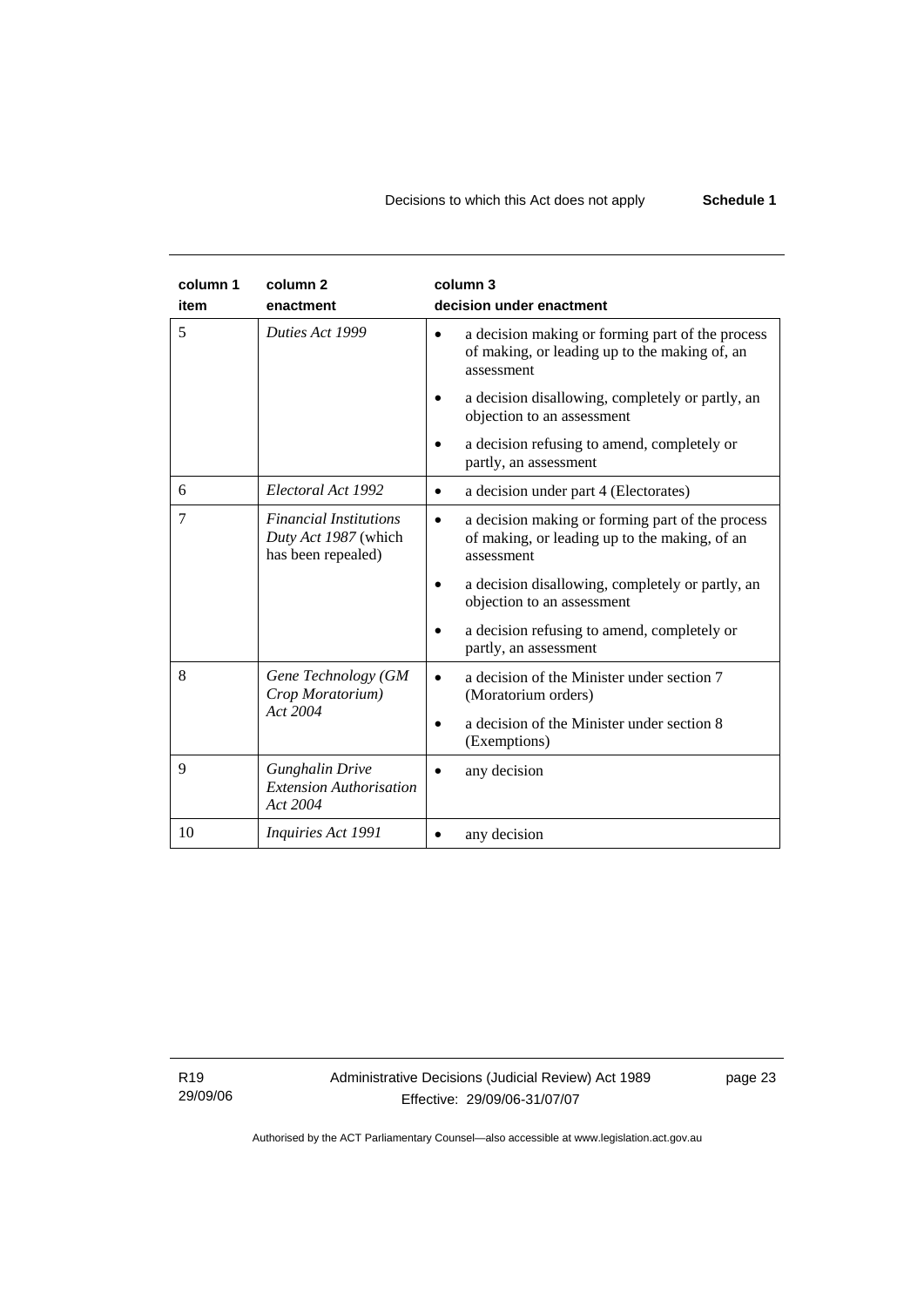## **Schedule 1 Decisions to which this Act does not apply**

| column 1<br>item | column <sub>2</sub><br>enactment        | column 3<br>decision under enactment                                                                                                                                                                                     |
|------------------|-----------------------------------------|--------------------------------------------------------------------------------------------------------------------------------------------------------------------------------------------------------------------------|
| 11               | <b>Judicial Commissions</b><br>Act 1994 | a decision of the Executive under<br>$\bullet$<br>section $5(1)$ , section $16(3)$ or section 18                                                                                                                         |
|                  |                                         | a decision of a member of the Legislative<br>Assembly to propose a motion in accordance<br>with section 14 $(3)$ (a) or to give notice of the<br>motion to the Attorney-General in accordance<br>with section $14(3)(b)$ |
|                  |                                         | a decision of the Attorney-General under<br>section 16 (1), section 17 (1) or section 23 (3)                                                                                                                             |
|                  |                                         | a resolution passed by the Legislative Assembly<br>for the examination by a judicial commission of<br>a complaint in relation to a judicial officer                                                                      |
|                  |                                         | a decision of a judicial commission                                                                                                                                                                                      |
| 12               | Legislation Act 2001                    | a decision under chapter 5 (Regulatory impact<br>$\bullet$<br>statements for subordinate laws and disallowable<br>instruments)                                                                                           |
| 13               | Payroll Tax Act 1987                    | a decision making or forming part of the process<br>$\bullet$<br>of making, or leading up to the making, of an<br>assessment                                                                                             |
|                  |                                         | a decision disallowing, completely or partly, an<br>objection to an assessment                                                                                                                                           |
|                  |                                         | a decision refusing to amend, completely or<br>partly, an assessment                                                                                                                                                     |
| 14               | <b>Plant Diseases Act</b><br>2002       | a decision of the Minister under part 3 (Measures<br>$\bullet$<br>for the control of diseases and pests)                                                                                                                 |
| 15               | Royal Commissions Act<br>1991           | any decision                                                                                                                                                                                                             |

page 24 Administrative Decisions (Judicial Review) Act 1989 Effective: 29/09/06-31/07/07

R19 29/09/06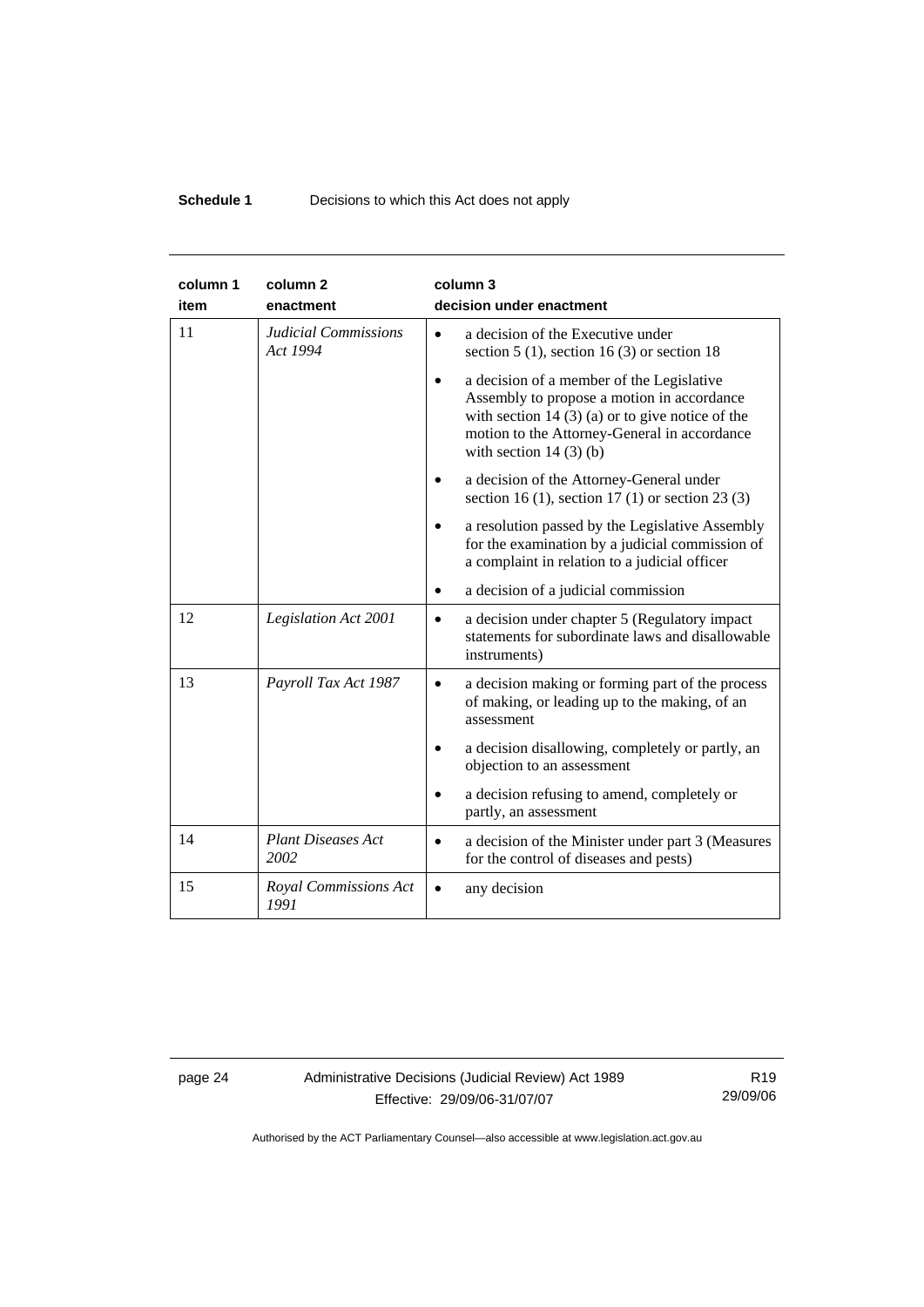## Decisions to which this Act does not apply **Schedule 1**

| column 1<br>item | column <sub>2</sub><br>enactment                                       | column 3<br>decision under enactment                                                                                         |
|------------------|------------------------------------------------------------------------|------------------------------------------------------------------------------------------------------------------------------|
| 16               | <b>Stamp Duties and Taxes</b><br>Act 1987 (which has<br>been repealed) | a decision making or forming part of the process<br>$\bullet$<br>of making, or leading up to the making, of an<br>assessment |
|                  |                                                                        | a decision disallowing, completely or partly, an<br>objection to an assessment                                               |
|                  |                                                                        | a decision refusing to amend, completely or<br>partly, an assessment                                                         |
| 17               | <b>Taxation</b><br><b>Administration Act</b><br>1999                   | a decision making or forming part of the process<br>of making, or leading up to the making, of an<br>assessment              |
|                  |                                                                        | a decision disallowing, completely or partly, an<br>objection to an assessment                                               |
|                  |                                                                        | a decision refusing to amend, completely or<br>partly, an assessment                                                         |
| 18               | Water Resources Act<br>1998                                            | a decision under section 63A (Moratorium on<br>granting licences etc)                                                        |

R19 29/09/06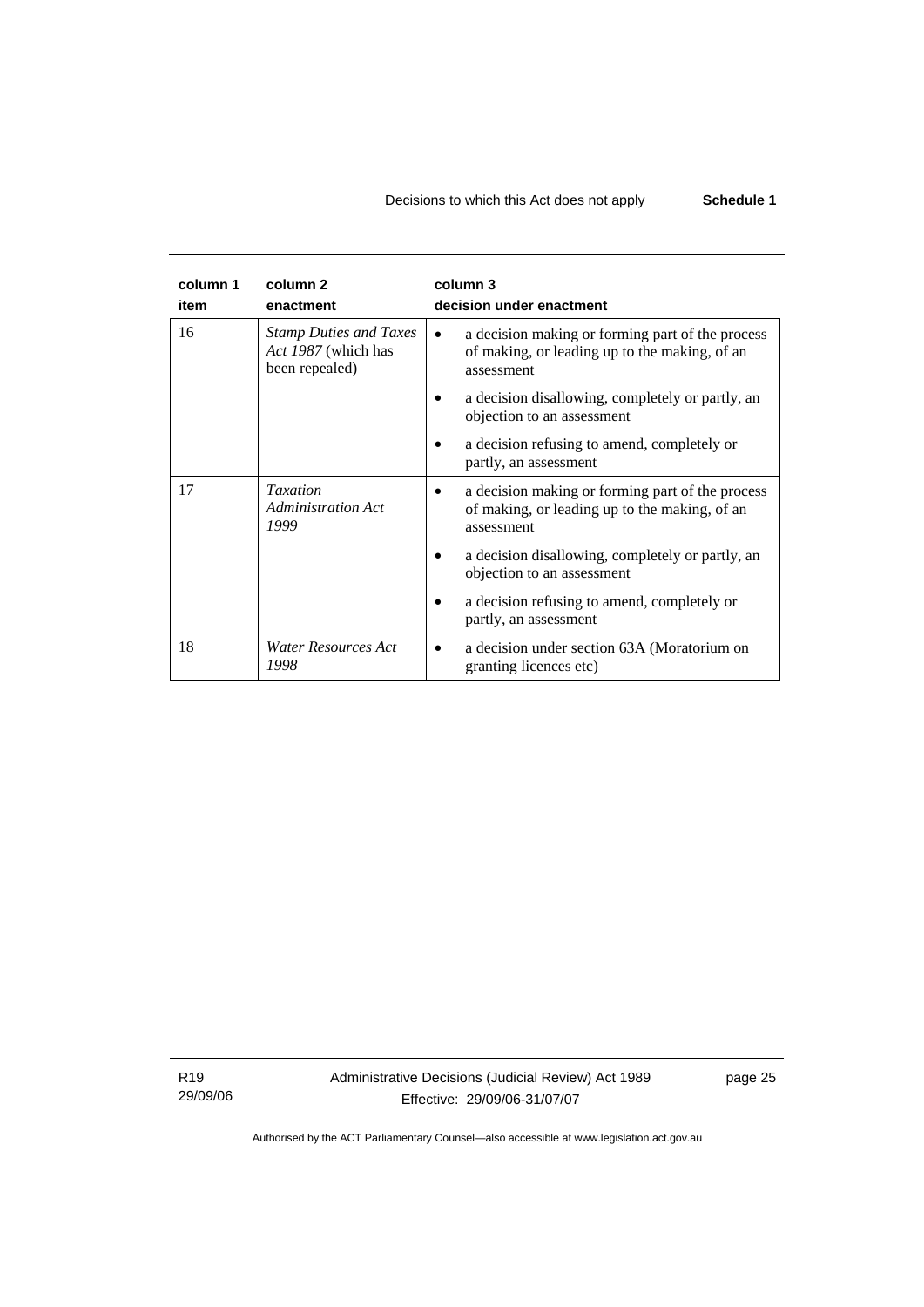Section 2.1

## **Schedule 2 Decisions to which s 13 does not apply**

(see s 13 (13))

## **2.1 Administration of criminal justice**

A decision relating to the administration of criminal justice and, in particular—

- (a) a decision in relation to the investigation or prosecution of a person for an offence against a law in force in the ACT; and
- (b) a decision in relation to the appointment of an investigator or inspector for the purposes of such an investigation; and
- (c) a decision in relation to the issue of a search warrant under a law in force in the ACT; and
- (d) a decision under a law in force in the ACT requiring the production of a document, the giving of information or the issue of a subpoena or summons to a person as a witness.

## **2.2 Civil proceedings**

A decision relating to the bringing or conduct of a civil proceeding, including a decision relating to, or that may result, in the bringing of a civil proceeding for the recovery of a financial penalty arising from a contravention of an enactment and, in particular—

- (a) a decision in relation to the investigation of a person for such a contravention; and
- (b) a decision in relation to the appointment of an investigator or inspector for the purposes of such an investigation; and
- (c) a decision in relation to the issue of a search warrant under an enactment; and

R19 29/09/06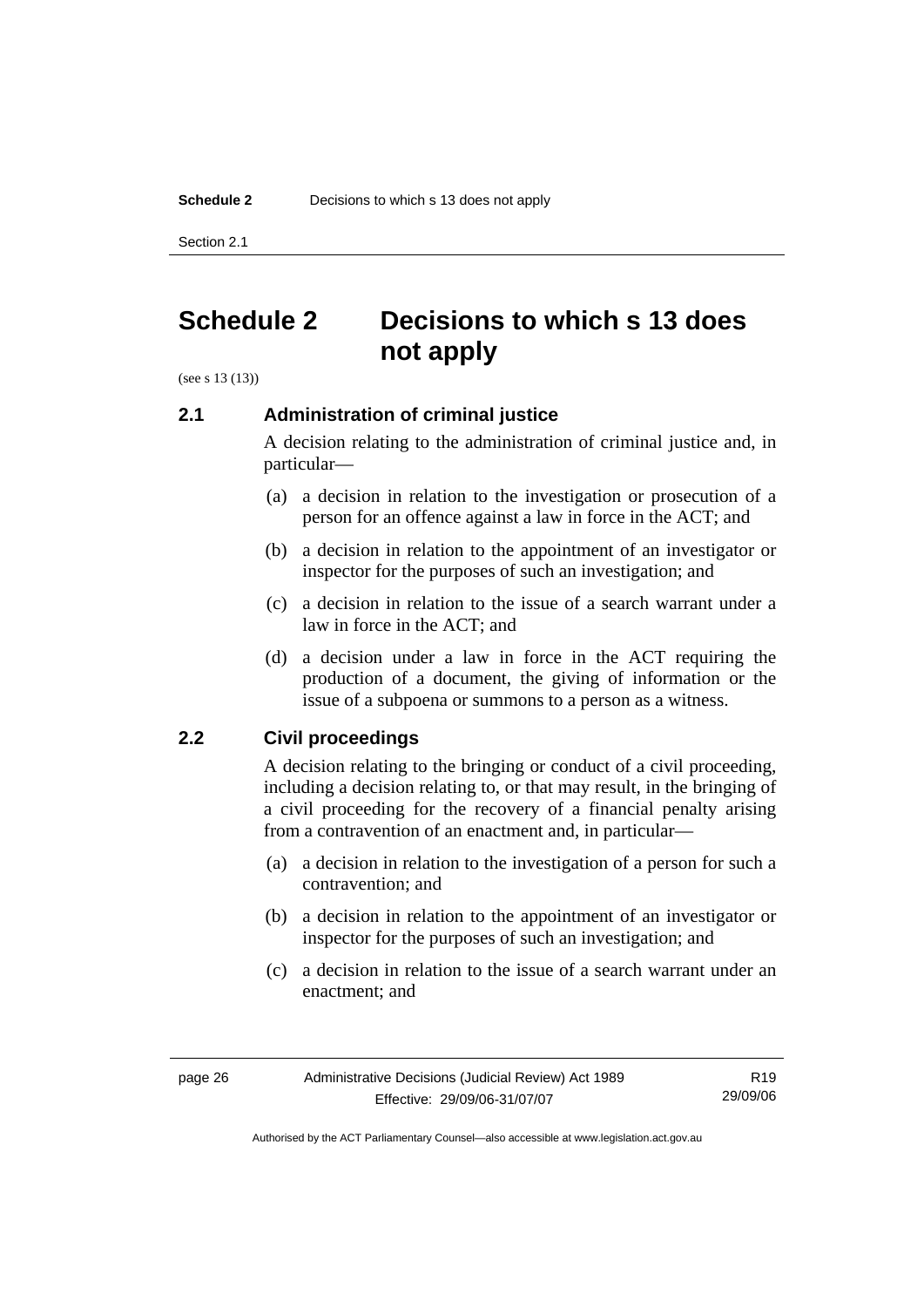(d) a decision under an enactment requiring the production of a document, the giving of information or the issue of a subpoena or summons to a person as a witness.

## **2.3 Decisions relating to territory finance**

The following decisions:

- (a) a decision authorised by an Act to issue an amount out of the public money of the Territory;
- (b) a decision of the Treasurer under the *Financial Management Act 1996*, section 18 (Treasurer's advance);
- (c) a decision in relation to the enforcement of a judgment or order for the recovery of an amount by—
	- (i) the Territory; or
	- (ii) a public servant in an official capacity;

## **2.4 Decisions relating to administration of the public service**

A decision relating to—

- (a) personnel management (including recruitment, training, promotion and organisation) in relation to the public service, other than a decision relating to, and having regard to the particular characteristics of, or other circumstances relating to, a particular person; or
- (b) the promotion, transfer, temporary performance of duties, of or by an individual officer of the public service; or
- (c) the making of an appointment to the public service; or
- (d) the engagement of a person as an employee under the *Public Sector Management Act 1994*; or
- (e) the prevention or settlement of an industrial dispute, or otherwise relating to industrial matters, in relation to the public service; or

| R19      | Administrative Decisions (Judicial Review) Act 1989 | page 27 |
|----------|-----------------------------------------------------|---------|
| 29/09/06 | Effective: 29/09/06-31/07/07                        |         |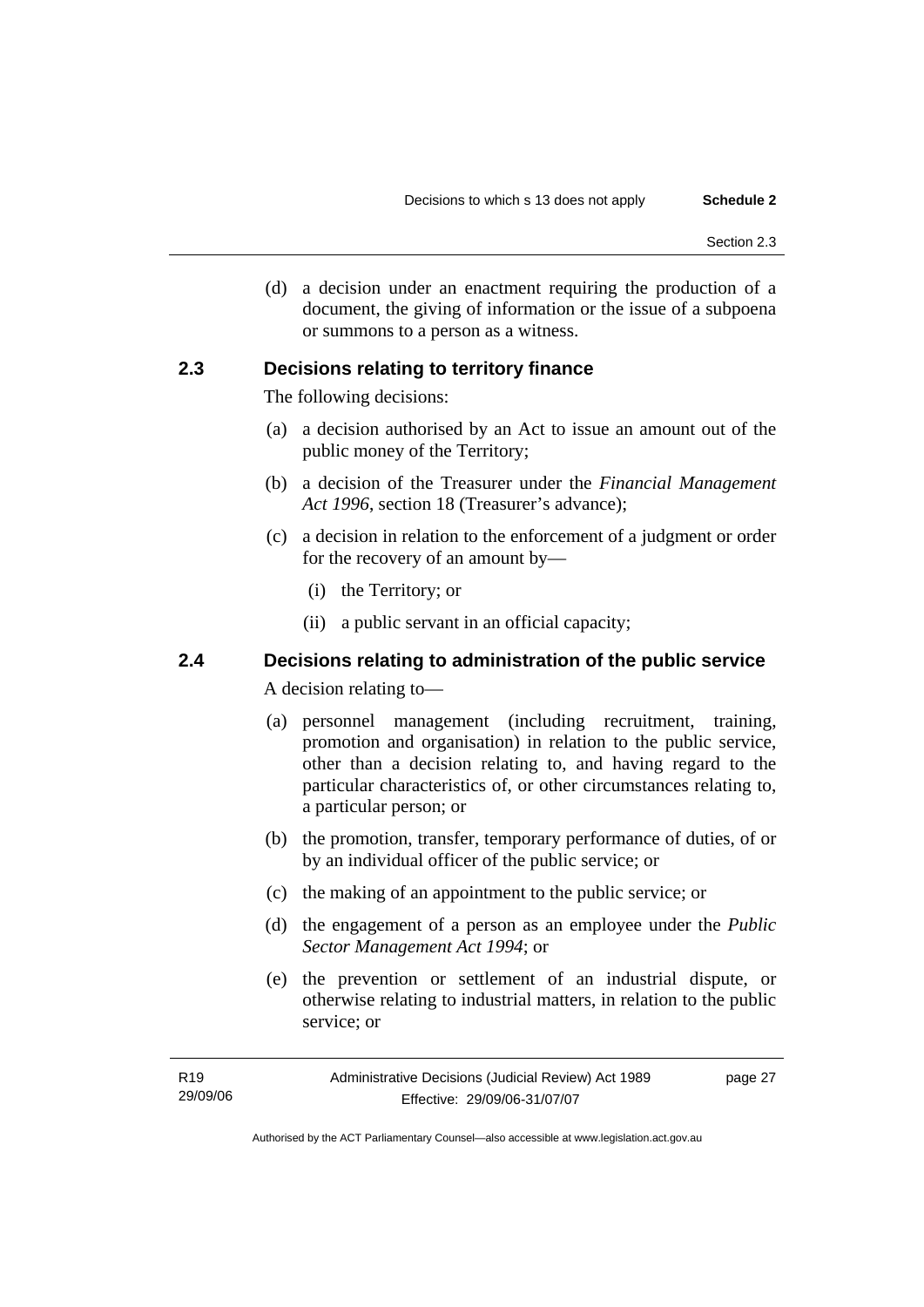#### **Schedule 2** Decisions to which s 13 does not apply

Section 2.5

 (f) the appointment, or ending of the appointment, of a chief executive under the *Public Sector Management Act 1994*.

## **2.5 Certain other appointment decisions**

A decision relating to—

- (a) the making of an appointment under an enactment or to an office established under an enactment; or
- (b) the appointment, or the ending of the appointment, of the commissioner for public administration; or
- (c) the employment, or the ending of employment, of staff under the *Legislative Assembly (Members' Staff) Act 1989*.

## **2.6 Certain decisions under the Crimes (Sentence Administration) Act**

- (1) A decision by the chief executive under any of the following provisions of the *Crimes (Sentence Administration) Act 2005*:
	- section 25 (Full-time detention—chief executive directions)
	- section 28 (Work and activities by full-time detainee)
	- section 44 (Periodic detention—chief executive directions)
	- section 53 (Periodic detention—activities and work)
	- section 55 (Periodic detention—approval not to perform etc)
	- section 58 (Failing to perform periodic detention—extension of periodic detention period)
	- section 59 (Failing to perform periodic detention—referral to board)
	- section 60 (Offender not fit for periodic detention—extension of periodic detention period)
	- section 87 (Good behaviour—chief executive directions)
	- section 91 (Community service work—chief executive directions)
	- section 92 (Community service work—failure to report etc)

| page 28 | Administrative Decisions (Judicial Review) Act 1989 | R19      |
|---------|-----------------------------------------------------|----------|
|         | Effective: 29/09/06-31/07/07                        | 29/09/06 |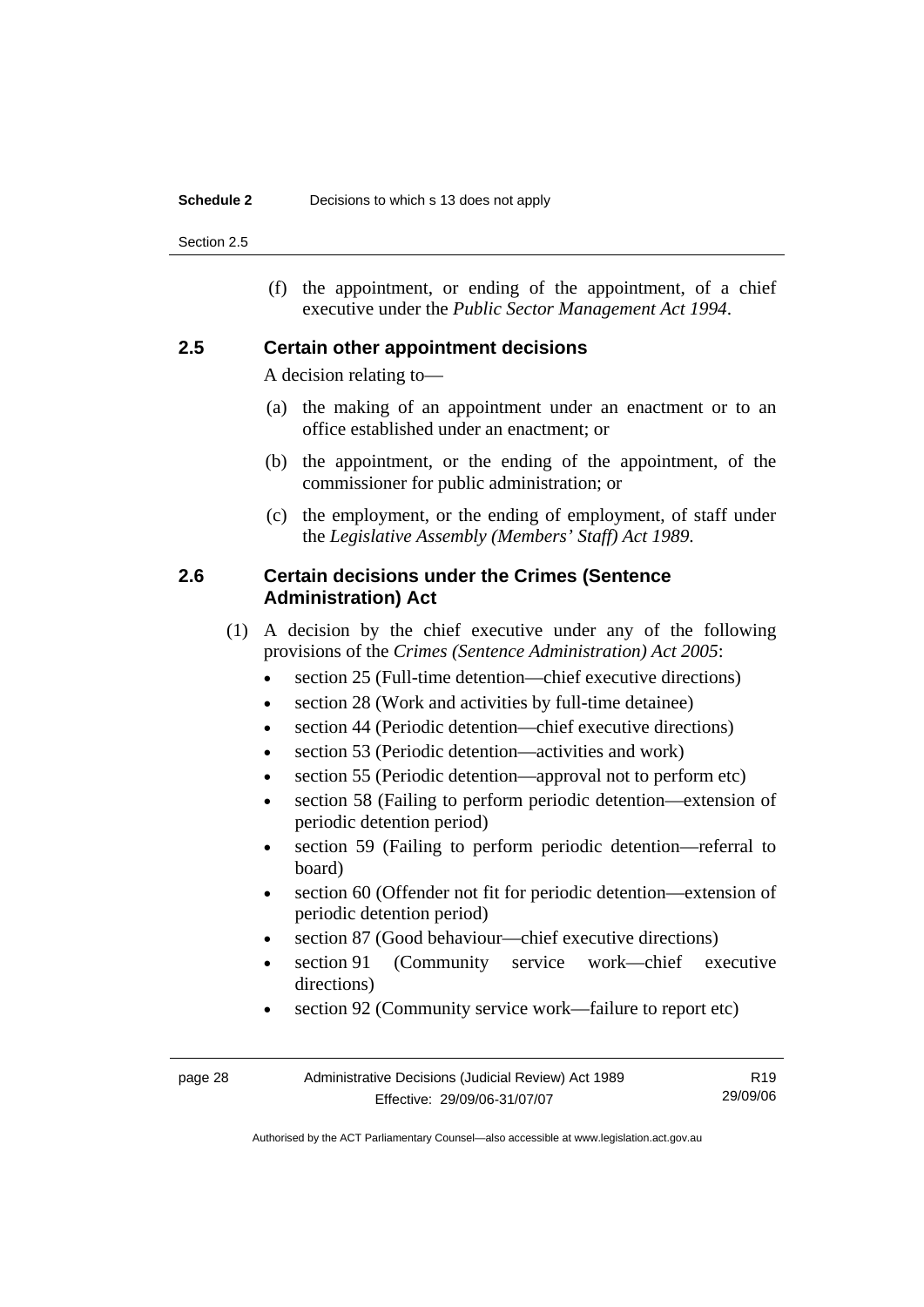- section 100 (Rehabilitation programs—chief executive directions)
- section 138 (Parole—chief executive directions)
- section 302 (Release on licence—chief executive directions)
- section 321 (Chief executive directions—general).
- (2) A decision by a work supervisor under the *Crimes (Sentence Administration) Act 2005*, section 54 (3) or (4) (Periodic detention—activities or work outside correctional centres).

R19 29/09/06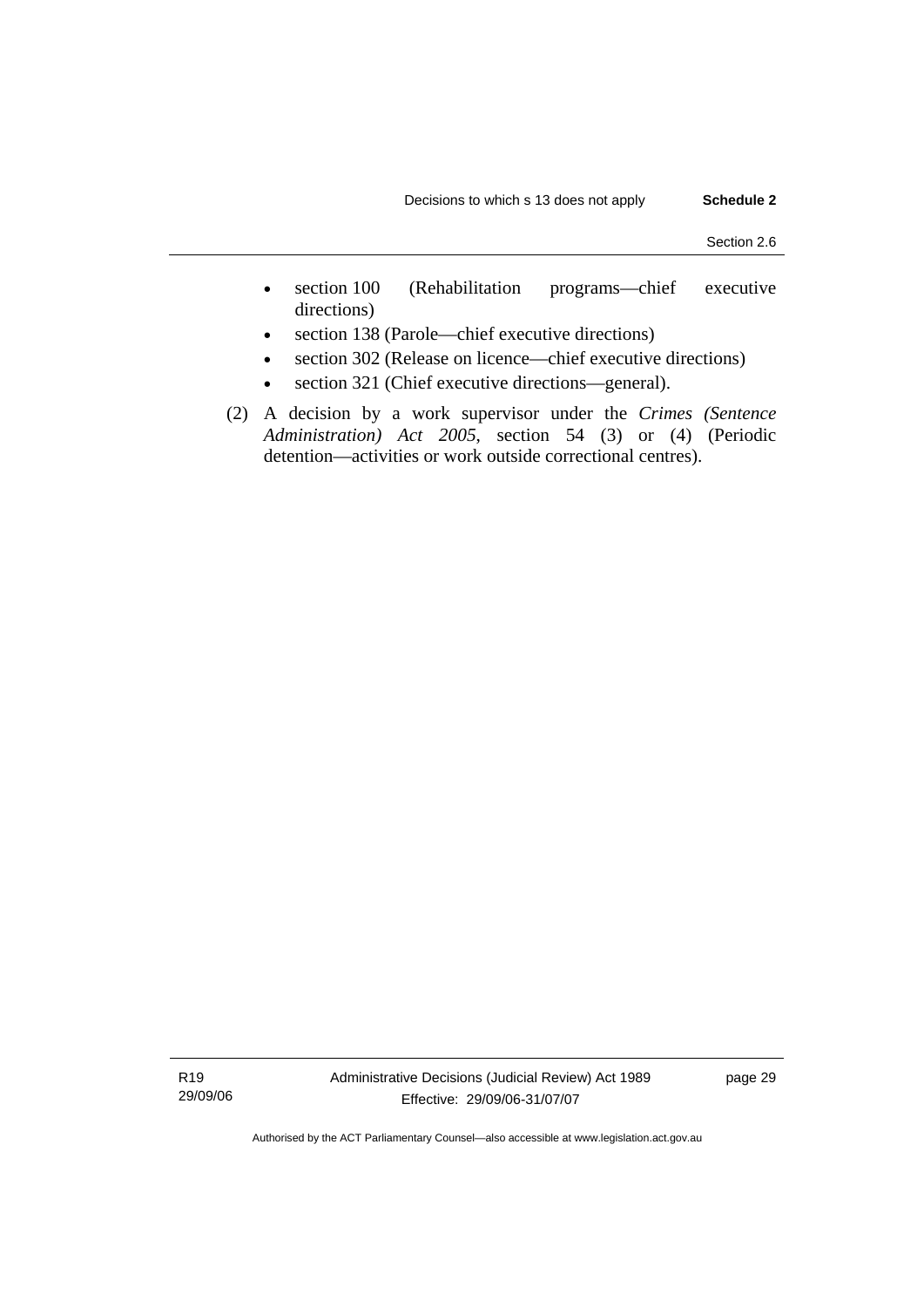## **Dictionary**

(see s 2)

- *Note 1* The Legislation Act contains definitions and other provisions relevant to this Act.
- *Note 2* For example, the Legislation Act, dict, pt 1 defines the following terms:
	- fail
	- judge
	- Minister (see s 162)
	- regulation
	- Supreme Court
	- the Territory.

*conduct engaged in* for the purpose of making a decision—see section 3C.

*decision to which this Act applies* means a decision of an administrative character made, proposed to be made or required to be made (whether in the exercise of a discretion or not) under an enactment, other than a decision mentioned in schedule 1.

*duty* includes a duty imposed on a person in his or her capacity as a public employee.

*enactment* means—

- (a) an Act or subordinate law; or
- (b) the *Canberra Water Supply (Googong Dam) Act 1974* (Cwlth).
- *Note* A reference to an Act or subordinate law includes a reference to a provision of an Act or subordinate law (see Legislation Act, s 7 and s 8).

*failure to make* a decision—see section 3A.

*making* a decision—see section 3A.

*order of review*, in relation to a decision, in relation to conduct engaged in for the purpose of making a decision or in relation to a

| page 30 | Administrative Decisions (Judicial Review) Act 1989 | R19      |
|---------|-----------------------------------------------------|----------|
|         | Effective: 29/09/06-31/07/07                        | 29/09/06 |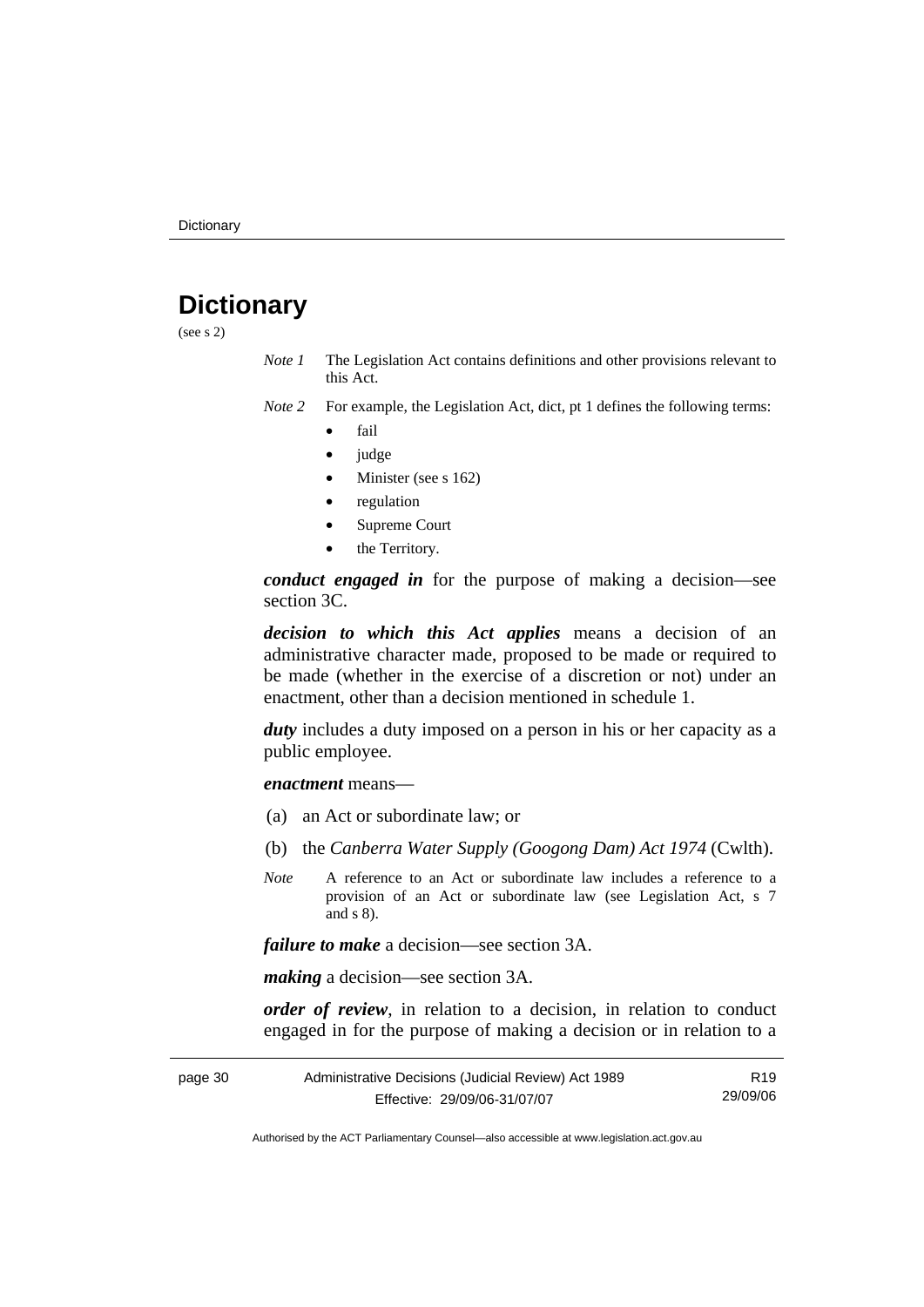failure to make a decision, means an order on an application made under section 5, section 6 or section 7 in relation to the decision, conduct or failure.

*person aggrieved*—see section 3B.

*statement of reasons*, for a decision, means a statement—

- (a) of the findings on material questions of fact; and
- (b) referring to the evidence or other material on which the findings were based; and
- (c) giving the reasons for the decision.

R19 29/09/06 page 31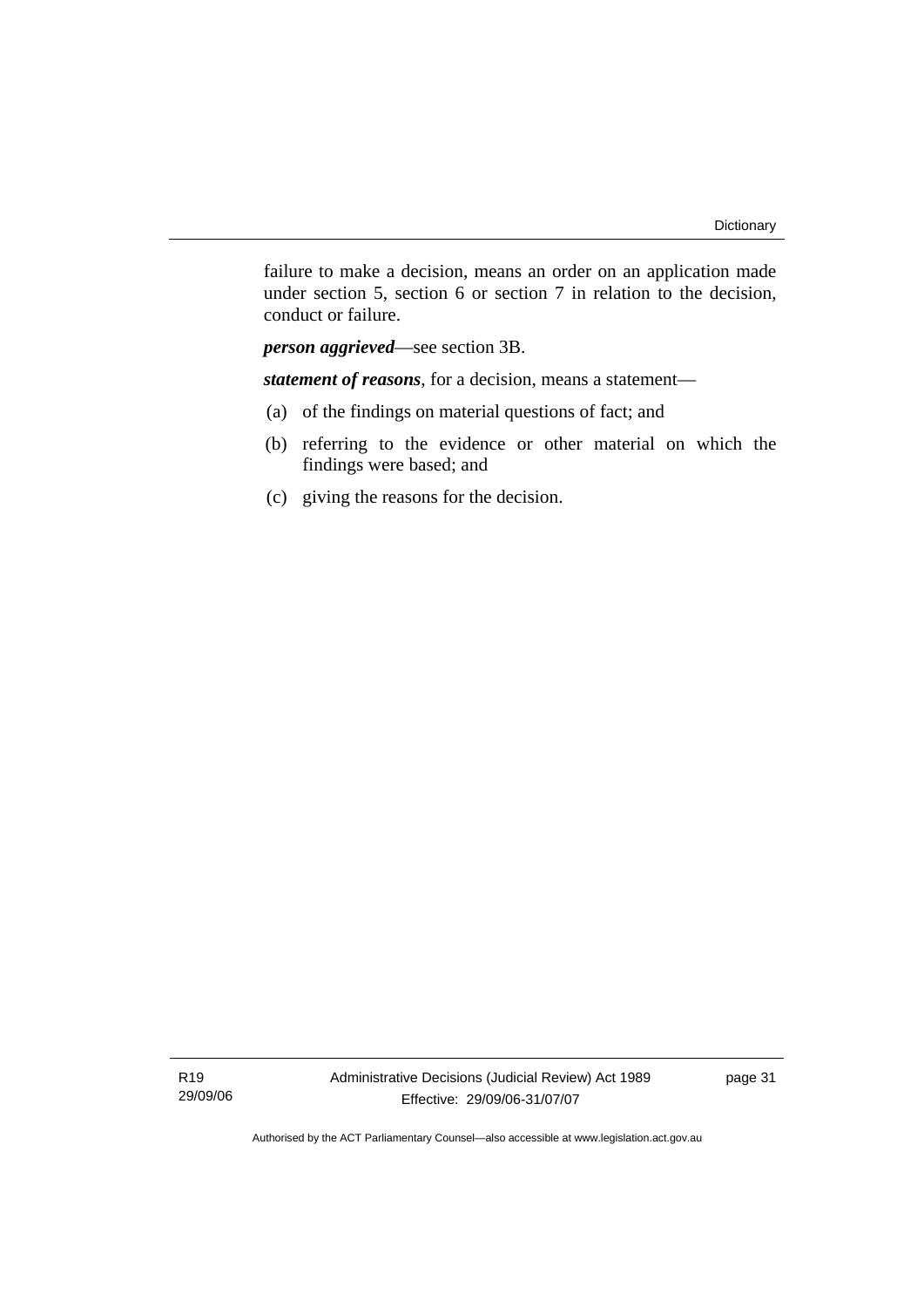1 About the endnotes

## **Endnotes**

## **1 About the endnotes**

Amending and modifying laws are annotated in the legislation history and the amendment history. Current modifications are not included in the republished law but are set out in the endnotes.

Not all editorial amendments made under the *Legislation Act 2001*, part 11.3 are annotated in the amendment history. Full details of any amendments can be obtained from the Parliamentary Counsel's Office.

Uncommenced amending laws and expiries are listed in the legislation history and the amendment history. These details are underlined. Uncommenced provisions and amendments are not included in the republished law but are set out in the last endnote.

If all the provisions of the law have been renumbered, a table of renumbered provisions gives details of previous and current numbering.

The endnotes also include a table of earlier republications.

| $am = amended$                               | $ord = ordinance$                           |
|----------------------------------------------|---------------------------------------------|
| $amdt = amendment$                           | orig = original                             |
| $ch = chapter$                               | $par = paragraph/subparagraph$              |
| $def = definition$                           | $pres = present$                            |
| $dict = dictionary$                          | $prev = previous$                           |
| disallowed = disallowed by the Legislative   | $(\text{prev}) = \text{previously}$         |
| Assembly                                     | $pt = part$                                 |
| $div =$ division                             | $r = rule/subrule$                          |
| $exp = expires/expired$                      | $renum = renumbered$                        |
| $Gaz = gazette$                              | $reloc = relocated$                         |
| $hdg =$ heading                              | $R[X]$ = Republication No                   |
| $IA = Interpretation Act 1967$               | $RI = reissue$                              |
| $ins = inserted/added$                       | $s = section/subsection$                    |
| $LA =$ Legislation Act 2001                  | $sch = schedule$                            |
| $LR =$ legislation register                  | $sdiv = subdivision$                        |
| $LRA =$ Legislation (Republication) Act 1996 | $sub = substituted$                         |
| $mod = modified/modification$                | $SL = Subordinate$ Law                      |
| $o = order$                                  | $underlining = whole or part not commenced$ |
| $om = omitted/repealed$                      | or to be expired                            |
|                                              |                                             |

## **2 Abbreviation key**

page 32 Administrative Decisions (Judicial Review) Act 1989 Effective: 29/09/06-31/07/07

R19 29/09/06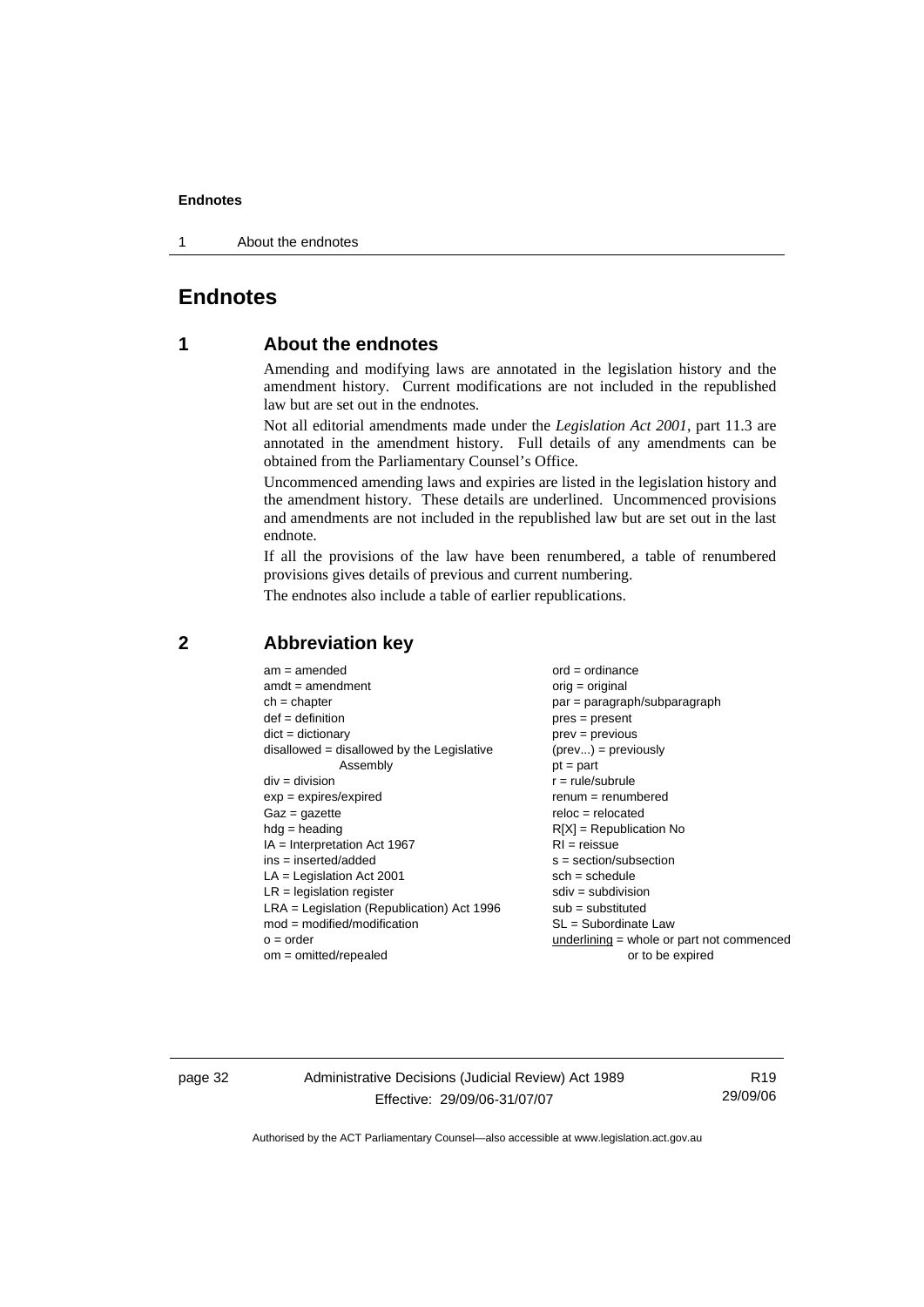## **3 Legislation history**

This Act was originally a Commonwealth ordinance—the *Administrative Decisions (Judicial Review) Ordinance 1989* No 33 (Cwlth).

The *Australian Capital Territory (Self-Government) Act 1988* (Cwlth), s 34 (4) converted most former Commonwealth ordinances in force in the ACT into ACT enactments. This allowed the ACT Legislative Assembly to amend and repeal the laws. This Act was converted into an ACT enactment on 11 May 1989 (selfgovernment day).

As with most ordinances in force in the ACT, the name was changed from *Ordinance* to *Act* by the *Self-Government (Citation of Laws) Act 1989* No 21, s 5 on 11 May 1989 (self-government day).

## **Legislation before becoming Territory enactment**

### **Administrative Decisions (Judicial Review) Act 1989 A1989-33**

notified 10 May 1989 commenced 11 May 1989 (s 2)

as amended by

## **Legislation after becoming Territory enactment**

**Royal Commissions and Inquiries (Consequential Provisions) Act 1991 A1991-3 sch** 

notified 1 March 1991 (Gaz 1991 No S7) s 1, s 2 commenced 1 March 1991 (s 2 (1)) sch commenced 1 May 1991 (s 2 (2) and Gaz 1991 No 16)

#### **Administrative Decisions (Judicial Review) (Amendment) Act 1991 A1991-102**

notified 15 January 1992 (Gaz 1991 No S3) s 1, s 2 commenced 15 January 1992 (s 2 (1)) remainder (ss 3-5) commenced 15 July 1992 (s 2 (3))

#### **Electoral Act 1992 A1992-71 s 53**

notified 8 December 1992 (Gaz 1992 No S218)

s 1, s 2 commenced 8 December 1992 (s 2 (1))

s 53 commenced 21 December 1992 (s 2 (2) and Gaz 1992 No S243)

R19 29/09/06 page 33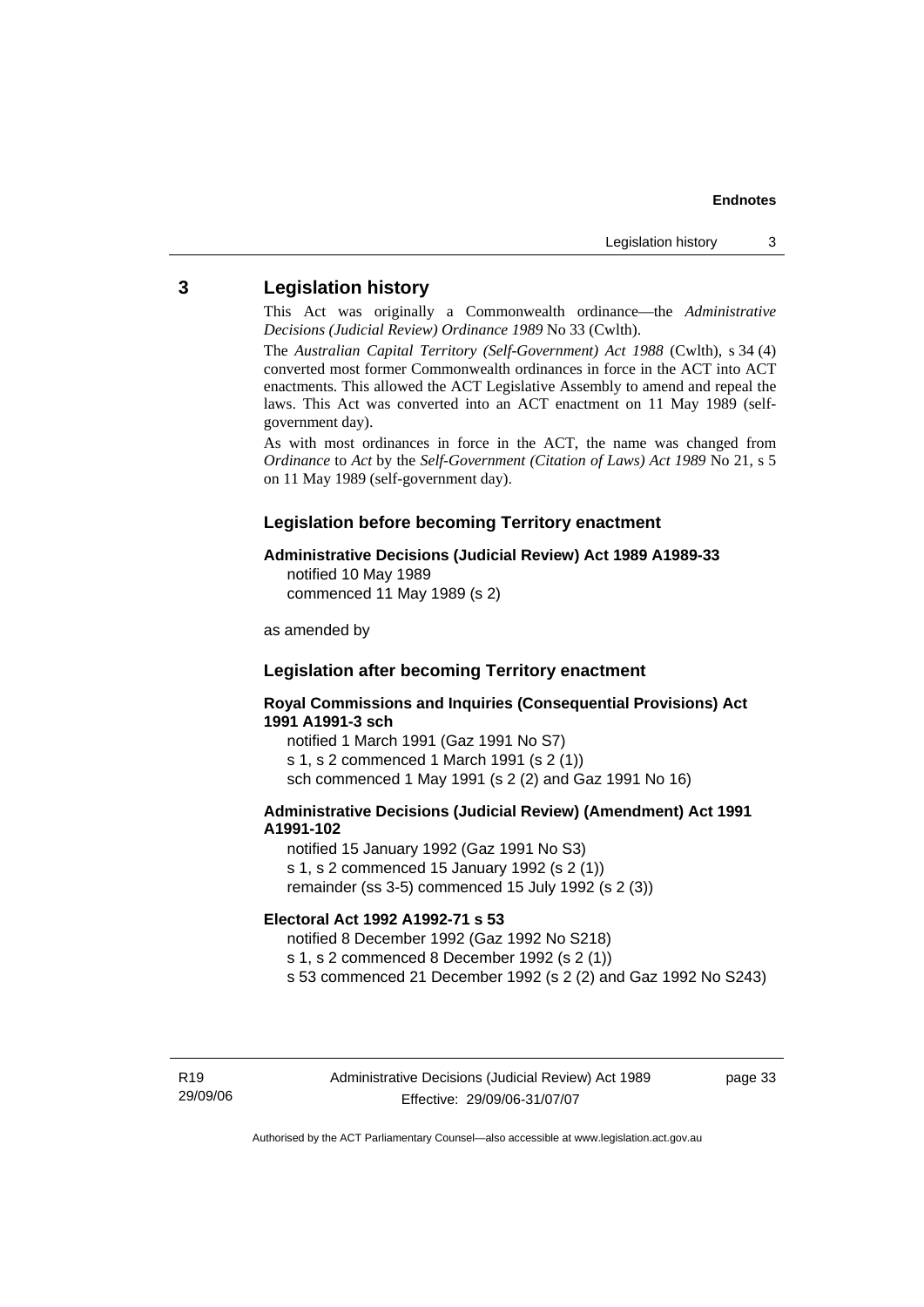| Legislation history | -3 |  |  |
|---------------------|----|--|--|
|---------------------|----|--|--|

### **Administrative Decisions (Judicial Review) (Amendment) Act 1993 A1993-65**

notified 6 September 1993 (Gaz 1993 No S172) commenced 6 September 1993 (s 2)

#### **Supreme Court (Amendment) Act (No 2) 1993 A1993-91 sch 3**  notified 17 December 1993 (Gaz 1993 No S258) sch 3 commenced 17 December 1993 (s 2)

### **Judicial Commissions (Consequential Amendments) Act 1994 A1994-10 s 4**

notified 14 March 1994 (Gaz 1994 No S44) s 4 commenced 14 March 1994 (s 2)

#### **Public Sector Management (Consequential and Transitional Provisions) Act 1994 A1994-38 sch 1 pt 3**

notified 30 June 1994 (Gaz 1994 No S121) s 1, s 2 commenced 30 June 1994 (s 2 (1)) sch 1 pt 3 commenced 1 July 1994 (s 2 (2) and Gaz 1994 No S142)

#### **Financial Management and Audit (Consequential and Transitional Provisions) Act 1996 A1996-26 sch pt 1**

notified 1 July 1996 (Gaz 1996 No S130) sch pt 1 commenced 1 July 1996 (s 2)

#### **Land (Planning and Environment) (Amendment) Act (No 3) 1996 A1996-85 s 88**

notified 24 December 1996 (Gaz 1996 No S345) s 1, s 2 commenced 24 December 1996 (s 2 (1)) s 88 commenced 24 June 1997 (s 2 (3))

## **Tobacco Licensing (Amendment) Act 1998 A1998-18 sch 1**

notified 10 July 1998 (Gaz 1998 No S190) commenced 10 July 1998 (s 2)

## **Taxation Administration (Consequential and Transitional Provisions) Act 1999 A1999-5 sch 2**

notified 1 March 1999 (Gaz 1999 No S8) s 1, s 2 commenced 1 March 1999 (s 2 (1)) sch 2 commenced 1 March 1999 (s 2 (2))

page 34 Administrative Decisions (Judicial Review) Act 1989 Effective: 29/09/06-31/07/07

R19 29/09/06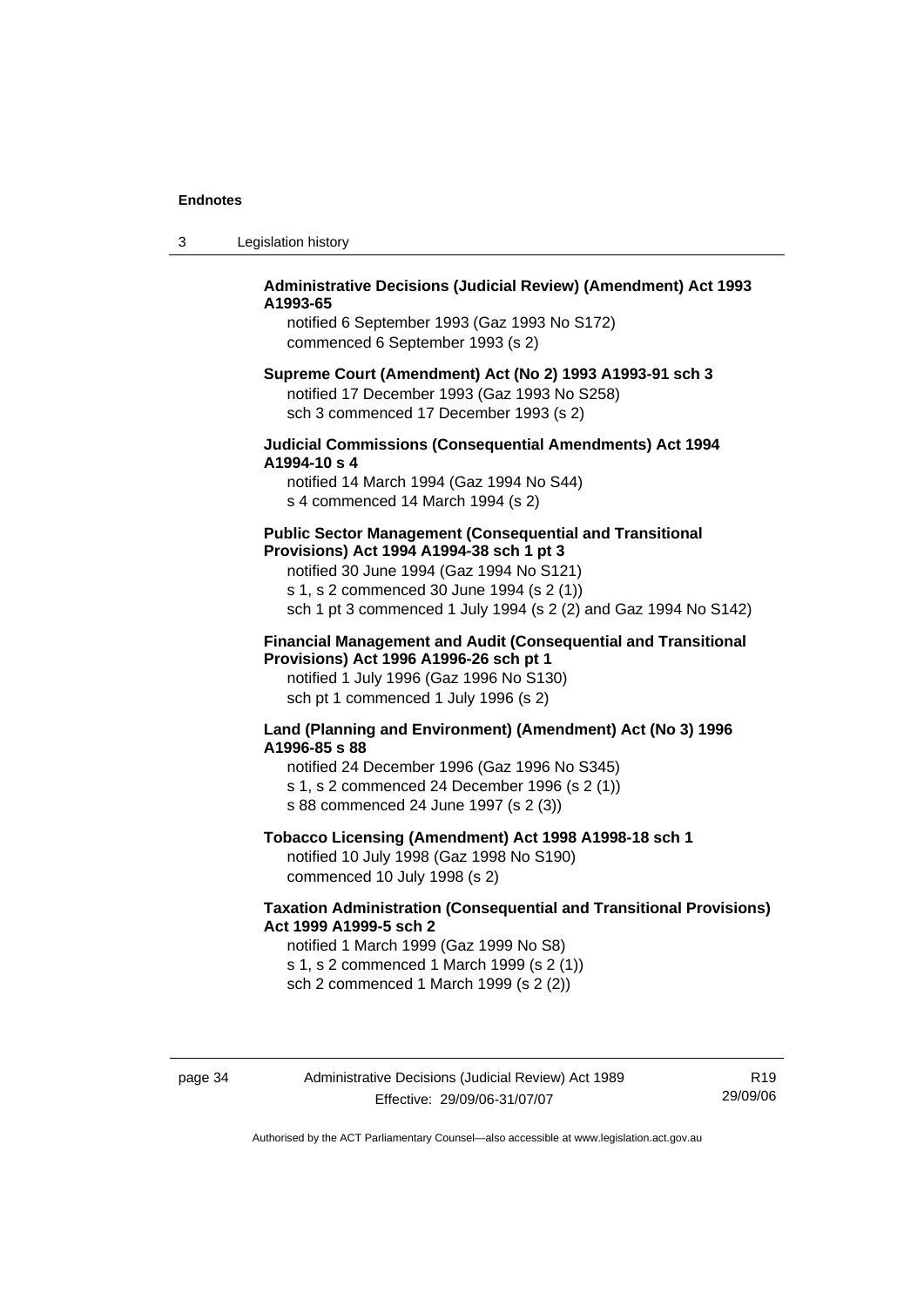#### **Duties (Consequential and Transitional Provisions) Act 1999 A1999-8 s 33**

notified 1 March 1999 (Gaz 1999 No S8) ss 1-3 commenced 1 March 1999 (s 2 (1)) s 33 commenced 1 March 1999 (s 2 (2) and see Duties Act 1999 A1999-7, s 2 (2) and Gaz 1999 No S8)

#### **Law Reform (Miscellaneous Provisions) Act 1999 A1999-66 sch 3**  notified 10 November 1999 (Gaz 1999 No 45) commenced 10 November 1999 (s 2)

#### **Tobacco Amendment Act 2000 A2000-16 sch 3 pt 1**

notified 20 April 2000 (Gaz 2000 No 16) s 1, s 2 commenced 20 April 2000 (s 2 (1)) sch 3 pt 1 commenced 1 July 2000 (s 2 (3))

#### **Subordinate Laws Amendment Act 2000 A2000-71 sch 2**

notified 21 December 2000 (Gaz 2000 No S69) s 1, s 2 commenced 21 December 2000 (IA s 10B) sch 2 commenced 21 June 2001 (IA s 10E)

#### **Legislation (Consequential Amendments) Act A2001-44 pt 6**

notified 26 July 2001 (Gaz 2001 No 30)

s 1, s 2 commenced 26 July 2001 (IA s 10B)

pt 6 commenced 12 September 2001 (s 2 and see Gaz 2001 No S65)

#### **Building Amendment Act 2002 A2002-15 s 14**

notified LR 17 May 2002

- s 1, s 2 commenced 17 May 2002 (LA s 75)
- s 14 commenced 18 May 2002 (s 2)

#### **Plant Diseases Act 2002 A2002-42 s 44**

notified LR 2 December 2002

s 1, s 2 commenced 2 December 2002 (LA s 75 (1)) s 44 commenced 2 June 2003 (s 2 and LA s 79)

## **Confiscation of Criminal Assets Act 2003 A2003-8 sch 1 pt 1.1**  notified LR 27 March 2003 s 1, s 2 commenced 27 March 2003 (LA s 75 (1))

sch 1 pt 1.1 commenced 15 August 2003 (s 2 and CN2003-7)

R19 29/09/06 page 35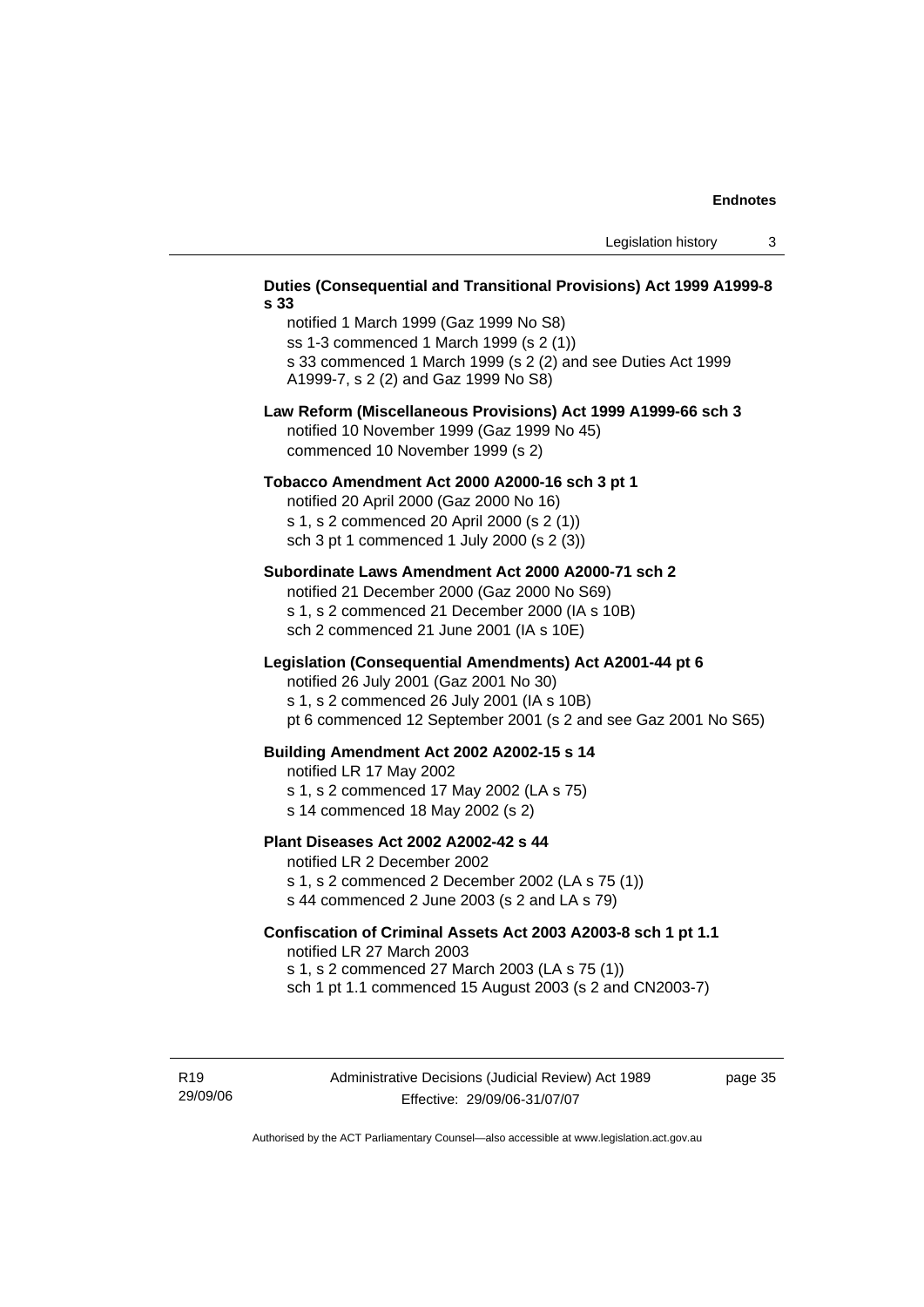3 Legislation history

## **Construction Occupations Legislation Amendment Act 2004 A2004-13 sch 2 pt 2.1**

notified LR 26 March 2004

s 1, s 2 commenced 26 March 2004 (LA s 75 (1)) sch 2 pt 2.1 commenced 1 September 2004 (s 2 and see Construction Occupations (Licensing) Act 2004 A2004-12, s 2 and CN2004-8)

#### **Gungahlin Drive Extension Authorisation Act 2004 A2004-27 s 15**

notified LR 26 May 2004

s 1, s 2 commenced 26 May 2004 (LA s 75 (1))

s 15 commenced 27 May 2004 (s 2)

## **Gene Technology (GM Crop Moratorium) Act 2004 A2004-40 s 40**

notified LR 9 July 2004

s 1, s 2 commenced 9 July 2004 (LA s 75 (1)) s 40 commenced 10 July 2004 (s 2)

### **Heritage Act 2004 A2004-57 sch 1 pt 1.2**

notified LR 9 September 2004 s 1, s 2 commenced 9 September 2004 (LA s 75 (1)) sch 1 pt 1.2 commenced 9 March 2005 (s 2 and LA s 79)

#### **Court Procedures (Consequential Amendments) Act 2004 A2004-60 sch 1 pt 1.3**

notified LR 2 September 2004 s 1, s 2 commenced 2 September 2004 (LA s 75 (1)) sch 1 pt 1.3 commenced 10 January 2005 (s 2 and see Court Procedures Act 2004 A2004-59, s 2 and CN2004-29)

#### **Crimes (Restorative Justice) Act 2004 A2004-65 s 76**

notified LR 6 September 2004

- s 1, s 2 commenced 6 September 2004 (LA s 75 (1))
- s 76 commenced 31 January 2005 (s 2 and CN2004-28)

## **Statute Law Amendment Act 2005 (No 2) A2005-62 sch 3 pt 3.1**

notified LR 21 December 2005 s 1, s 2 commenced 21 December 2005 (LA s 75 (1)) sch 3 pt 3.1 commenced 11 January 2006 (s 2 (1))

R19 29/09/06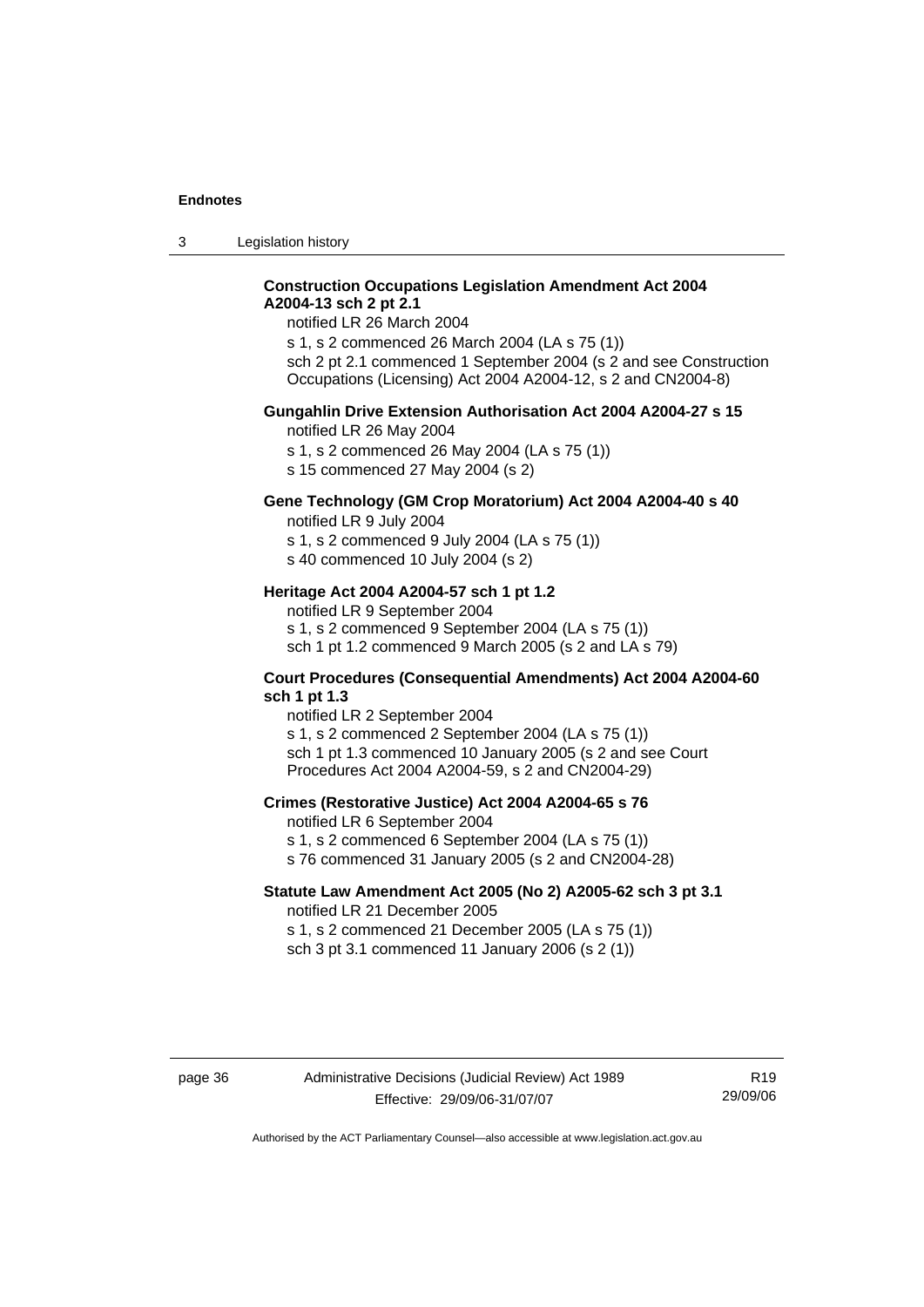## **Sentencing Legislation Amendment Act 2006 A2006-23 sch 1 pt 1.1**

notified LR 18 May 2006

s 1, s 2 commenced 18 May 2006 (LA s 75 (1)) sch 1 pt 1.1 commenced 2 June 2006 (s 2 (1) and see Crimes (Sentence Administration) Act 2005 A2005-59 s 2, Crimes (Sentencing) Act 2005 A2005-58, s 2 and LA s 79)

#### **Justice and Community Safety Legislation Amendment Act 2006 A2006-40 sch 2 pt 2.3**

notified LR 28 September 2006 s 1, s 2 commenced 28 September 2006 (LA s 75 (1)) sch 2 pt 2.3 commenced 29 September 2006 (s 2 (1))

## **4 Amendment history**

| <b>Dictionary</b> |                                                                                                                                                                                                                                                                                                        |
|-------------------|--------------------------------------------------------------------------------------------------------------------------------------------------------------------------------------------------------------------------------------------------------------------------------------------------------|
| s <sub>2</sub>    | om A2001-44 amdt 1.42<br>ins A2005-62 amdt 3.5                                                                                                                                                                                                                                                         |
| <b>Notes</b>      |                                                                                                                                                                                                                                                                                                        |
| s 3               | am A1991-102 s 4: A1993-65 s 4: A1996-85 s 88: A2001-44<br>amdts 1 43-1 45<br>defs reloc to dict A2005-62 amdt 3.4<br>sub A2005-62 amdt 3.5<br>def <i>failure</i> om A2005-62 amdt 3.2<br>def <i>judge</i> om A2005-62 amdt 3.2<br>def <i>rules of court</i> am A1993-91 sch 3<br>om A2004-60 amdt 1.7 |
| s.3A              | Meaning of <i>making</i> and <i>failure to make</i> a decision<br>ins A2005-62 amdt 3.6                                                                                                                                                                                                                |
| $s$ 3B            | Meaning of person aggrieved<br>ins A2005-62 amdt 3.6                                                                                                                                                                                                                                                   |
| s3C               | Meaning of <i>conduct engaged in</i> for purpose of making decision<br>ins A2005-62 amdt 3.6                                                                                                                                                                                                           |
| s 4               | Act to operate despite anything in existing laws<br>am A2005-62 amdt 3.7                                                                                                                                                                                                                               |
| s <sub>5</sub>    | Applications for review of decisions<br>am A2005-62 amdts 3.8-3.15                                                                                                                                                                                                                                     |
|                   | Applications for review of conduct related to making of decisions                                                                                                                                                                                                                                      |

R19 29/09/06 Administrative Decisions (Judicial Review) Act 1989 Effective: 29/09/06-31/07/07

page 37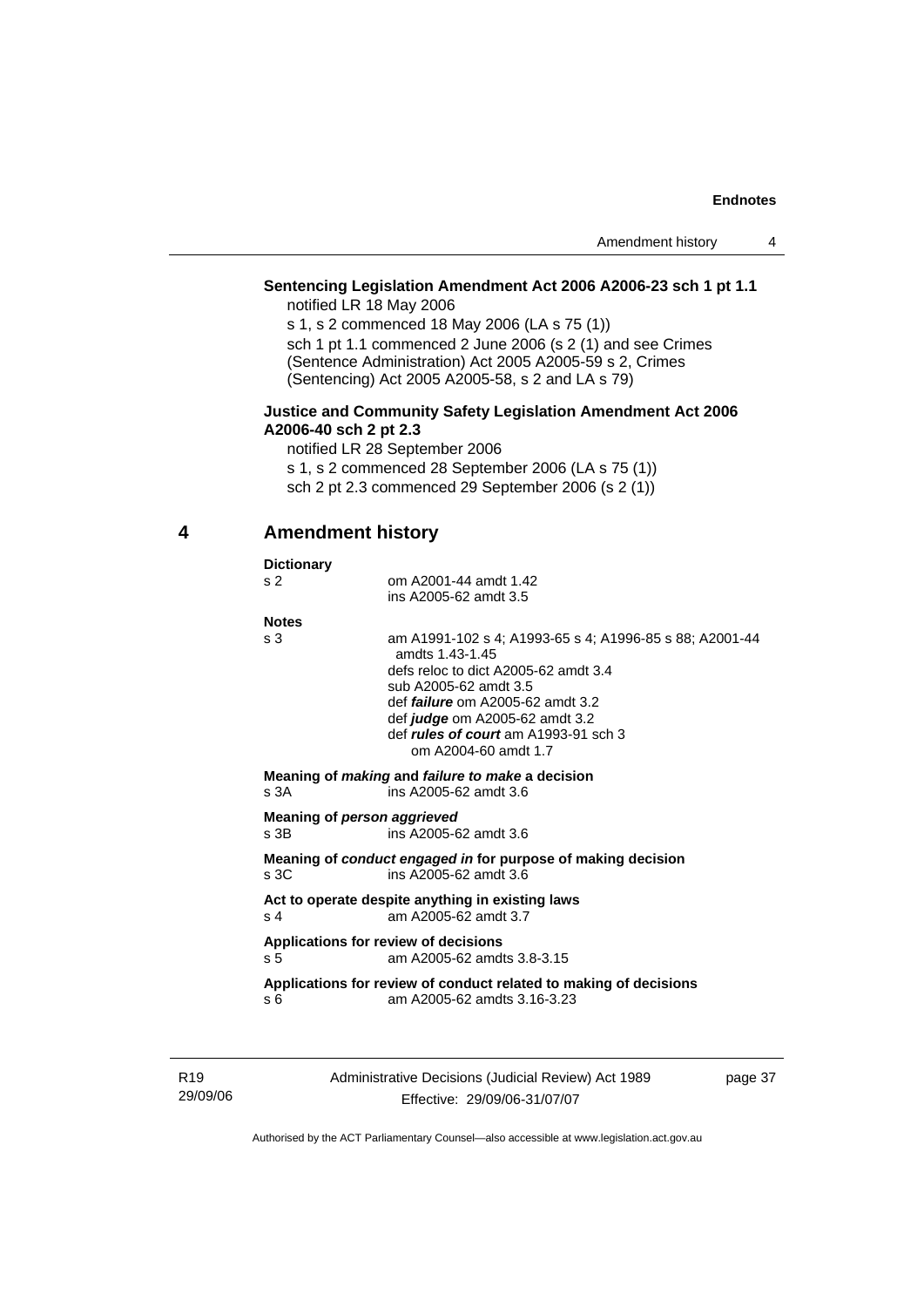4 Amendment history

| s 7 hdg<br>s <sub>7</sub>                   | sub A2005-62 amdt 3.24<br>am A2005-62 amdts 3.25-3.30                                                                                                                                                                                                                               |
|---------------------------------------------|-------------------------------------------------------------------------------------------------------------------------------------------------------------------------------------------------------------------------------------------------------------------------------------|
| <b>Effect of Act on other rights</b><br>s 8 | orig s 8 om A2005-62 amdt 3.31<br>(prev s 9) am A1991-102 s 5; A1993-65 s 5; A1999-66 sch 3;<br>A2004-57 amdt 1.3; A2005-62 amdts 3.32-3.34<br>renum A2005-62 amdt 3.35<br>am A2006-40 amdt 2.47                                                                                    |
| s 9 hdg<br>s 9                              | Applications for order of review must set out grounds<br>(prev s 10 hdg) sub A2005-62 amdt 3.36<br>orig s 9 renum as s 8<br>(prev s 10 hdg) am A2004-60 amdt 1.8; ss and pars renum<br>R13 LA (see A2004-60 amdt 1.9); A2005-62 amdt 3.37, amdt<br>3.38<br>renum A2005-62 amdt 3.39 |
| s 10                                        | Period in which application for order of review must be made<br>orig s 10 renum as s 9<br>ins A2005-62 amdt 3.40                                                                                                                                                                    |
| s 11                                        | Application for order of review not limited to grounds in application<br>sub A2005-62 amdt 3.40                                                                                                                                                                                     |
| s 13                                        | Reasons for decision may be obtained<br>am A2005-62 amdt 3.41, amdt 3.42, amdt 3.44, amdt 3.45,<br>amdt 3.47; ss renum A2005-62 amdt 3.43, amdt 3.46                                                                                                                                |
| s 14                                        | Certain information not required to be disclosed<br>am A2005-62 amdts 3.48-3.51                                                                                                                                                                                                     |
| s 15 hdg<br>s 15                            | Ministerial certificate about disclosure of information<br>sub A2005-62 amdt 3.52<br>am A2005-62 amdts 3.53-3.55; ss renum A2005-62 amdt 3.56                                                                                                                                       |
| <b>Stay of proceedings</b><br>s 16          | am A1999-66 sch 3; A2005-62 amdt 3.57, amdt 3.58                                                                                                                                                                                                                                    |
| s 17 hdg<br>s <sub>17</sub>                 | Powers of Supreme Court in relation to applications for order of review<br>sub A2005-62 amdt 3.59<br>am A2005-62 amdt 3.60-3.62                                                                                                                                                     |
| s 18                                        | Change in person holding, or performing the duties of, an office<br>am A2005-62 amdt 3.63: ss renum R17 LA                                                                                                                                                                          |
| <b>Intervention by Minister</b><br>s 19     | sub A2005-62 amdt 3.64                                                                                                                                                                                                                                                              |
|                                             | Act not to apply to certain decisions                                                                                                                                                                                                                                               |

<u> 1980 - Johann Barbara, martxa amerikan personal (h. 1980).</u>

| page 38 | Administrative Decisions (Judicial Review) Act 1989 | R19      |
|---------|-----------------------------------------------------|----------|
|         | Effective: 29/09/06-31/07/07                        | 29/09/06 |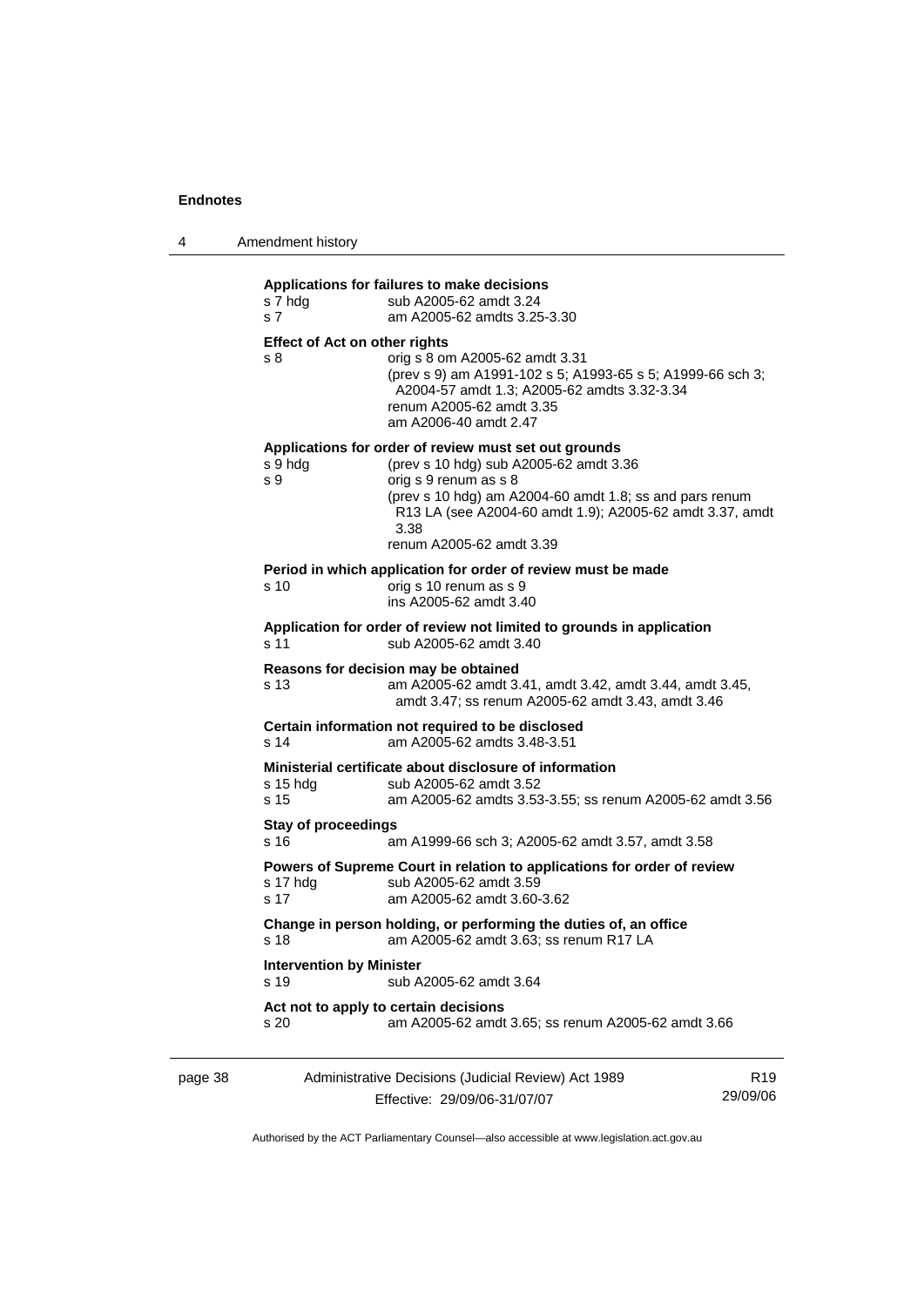## **Regulation-making power**

sub A2001-44 amdt 1.46

**Transitional—sch 1, clause 5**  ins A2004-13 amdt 2.1 exp 1 July 2005 (s 22 (2))

### **Decisions to which this Act does not apply**

sch 1 am A1991-3 sch; A1992-71 s 53; A1994-10 s 4; A1998-18 sch 1; A1999-5 sch 2; A1999-8 s 33; A2000-16 sch 3 pt 1; A2001-44 amdt 1.47; A2002-15 s 14; A2002-42, s 44; A2003- 8 amdt 1.1; A2004-13 amdt 2.2; A2004-27 s 15; A2004-40 s 40; A2004-65 s 76 sub A2005-62 amdt 3.67 am A2006-23 amdt 1.1; items renum A2006-23 amdt 1.2

#### **Decisions to which s 13 does not apply**

| sch 2 | am A1994-38 sch 1 pt 3; A1996-26 sch |
|-------|--------------------------------------|
|       | sub A2005-62 amdt 3.68               |
|       | am A2006-23 amdt 1.3                 |

## **Dictionary**

| dict | ins A2005-62 amdt 3.69                                |
|------|-------------------------------------------------------|
|      | def conduct engaged in ins A2005-62 amdt 3.69         |
|      | def decision to which this Act applies reloc from s 3 |
|      | A2005-62 amdt 3.4                                     |
|      | def <b>duty</b> am A1994-38 sch 1 pt 3                |
|      | reloc from s 3 A2005-62 amdt 3.4                      |
|      | def enactment am A1999-66 sch 3                       |
|      | sub A2005-62 amdt 3.1                                 |
|      | reloc from s 3 A2005-62 amdt 3.4                      |
|      | def <i>failure to make</i> ins $A2005-62$ amdt $3.69$ |
|      | def <i>making</i> ins $A2005-62$ amdt $3.69$          |
|      | def order of review am A2005-62 amdt 3.3              |
|      | reloc from s 3 A2005-62 amdt 3.4                      |
|      | def person aggrieved ins A2005-62 amdt 3.69           |
|      | def statement of reasons ins A2005-62 amdt 3.69       |

R19 29/09/06 Administrative Decisions (Judicial Review) Act 1989 Effective: 29/09/06-31/07/07

page 39